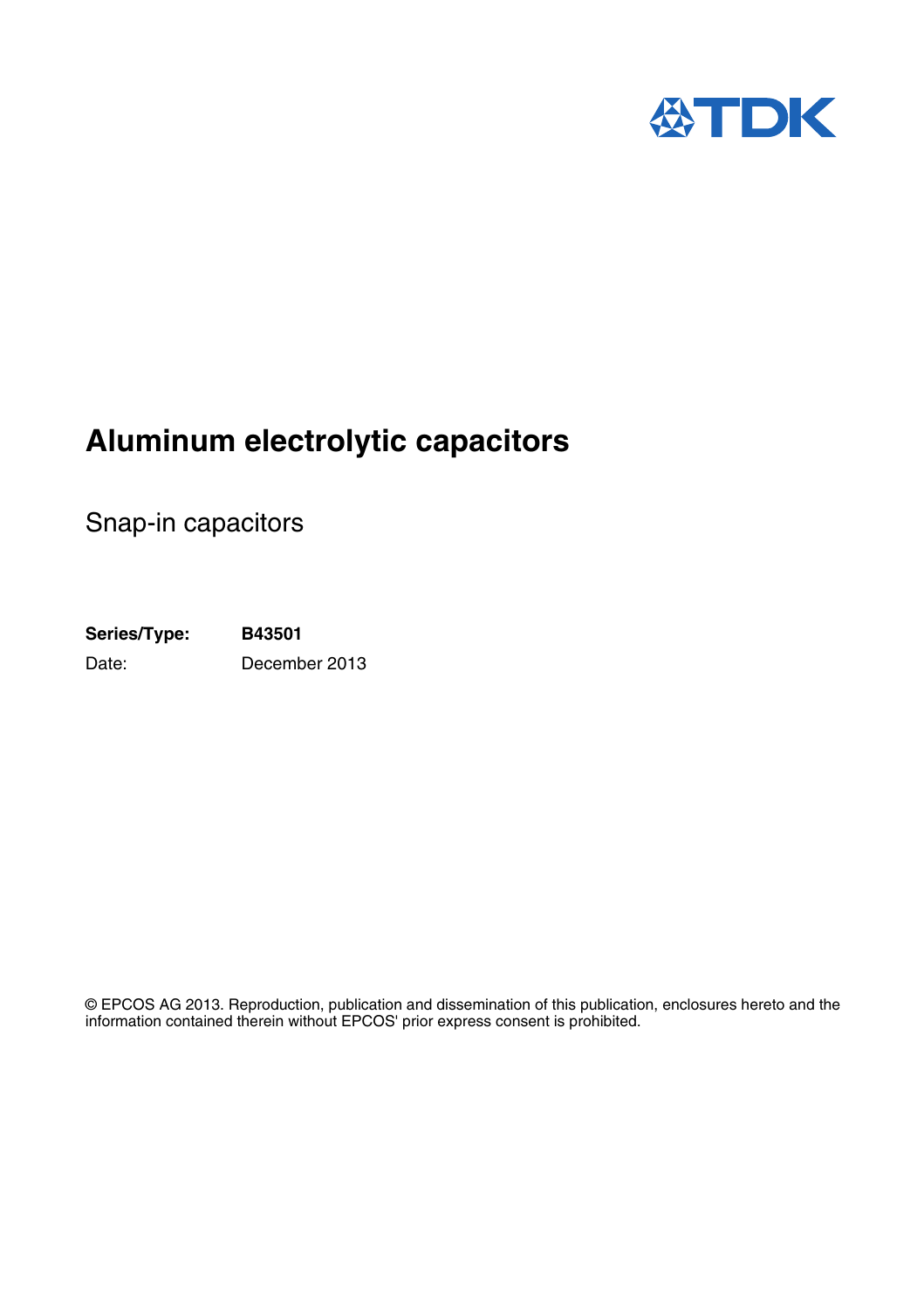**Snap-in capacitors B43501 B43501** 

**Long useful life 85** °**C**

#### **Long-life grade capacitors**

#### **Applications**

- Frequency converters
- Solar inverters
- Uninterruptible power supplies
- $\blacksquare$  Professional power supplies
- $\blacksquare$  Medical appliances
- Telecommunications

#### **Features**

- Voltage derating (0.93  $\cdot$  V<sub>B</sub>) enables 105 °C operation, more details available upon request
- $\blacksquare$  Long useful life
- $\blacksquare$  High reliability
- $\blacksquare$  High ripple current capability
- Low ESR
- High CV product, compact
- Different case sizes available for each capacitance value
- Capacitors with all insulation versions pass the needle flame test according to IEC 60695-11-5 for all flame exposure times up to 120 s
- RoHS-compatible

## **Construction**

- Charge/discharge-proof, polar
- Aluminum case, fully insulated with PVC
- Version with PET insulation available
- Version with additional PET insulation cap on terminal side available for insulating the capacitor from the PCB
- Snap-in solder pins to hold component in place on PC-board
- **Minus pole marking on case surface**
- $\blacksquare$  Minus pole not insulated from case
- Overload protection by safety vent on the base

#### **Terminals**

- $\blacksquare$  Standard version with 2 terminals,
	- 2 lengths available: 6.3 and 4.5 mm
- 3 terminals to ensure correct insertion: length 4.5 mm



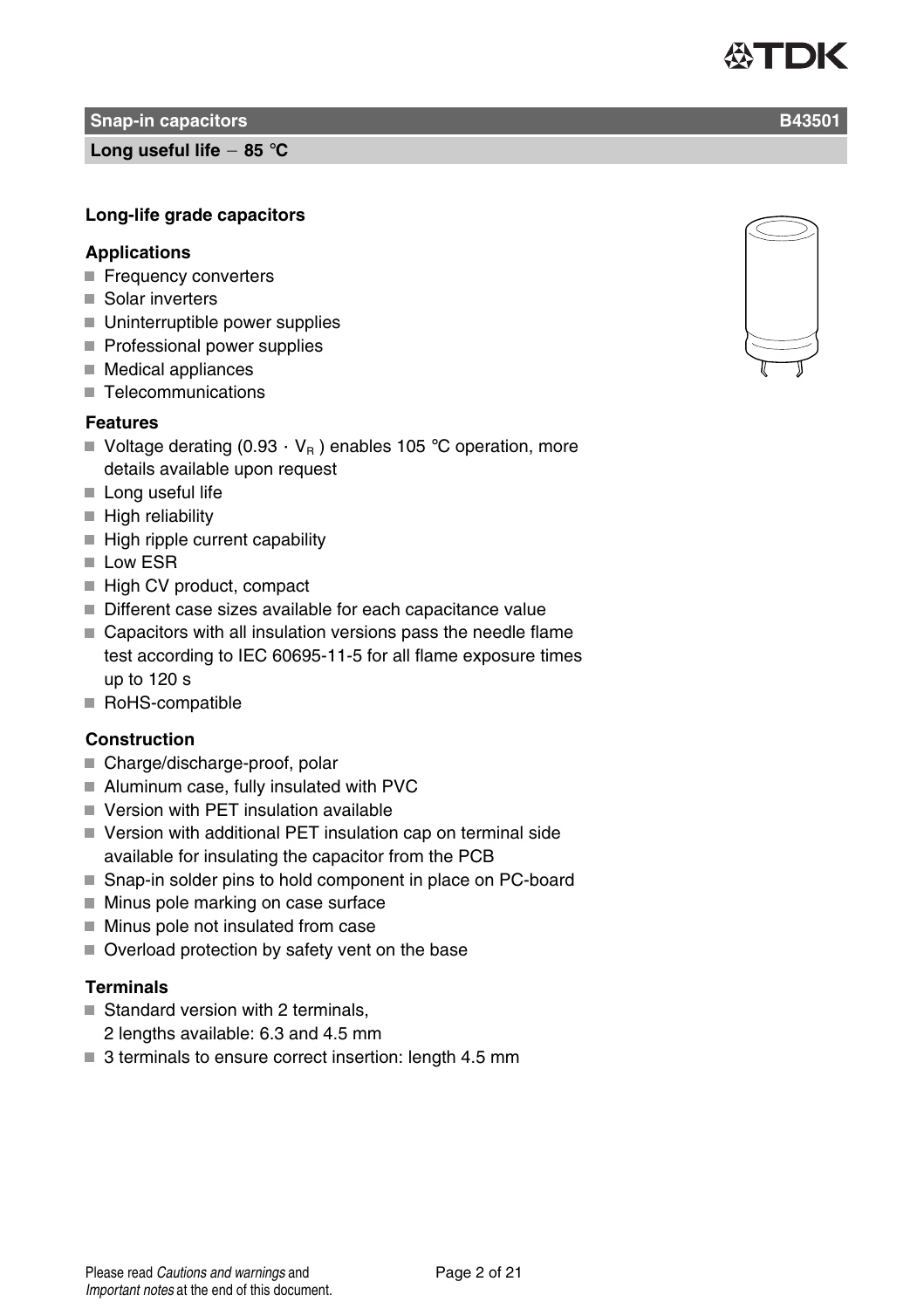

**B43501 Long useful life 85** °**C**

# **Specifications and characteristics in brief**

| Rated voltage V <sub>R</sub>                                  | 160  500 V DC                                                                                                                                |                                                                  |                                  |                                          |       |  |  |
|---------------------------------------------------------------|----------------------------------------------------------------------------------------------------------------------------------------------|------------------------------------------------------------------|----------------------------------|------------------------------------------|-------|--|--|
| Surge voltage V <sub>s</sub>                                  |                                                                                                                                              | 1.15 $\cdot$ V <sub>B</sub> (for V <sub>B</sub> $\leq$ 250 V DC) |                                  |                                          |       |  |  |
|                                                               |                                                                                                                                              | 1.10 $\cdot$ V <sub>R</sub> (for V <sub>R</sub> $\geq$ 385 V DC) |                                  |                                          |       |  |  |
| Rated capacitance C <sub>R</sub>                              | 47  2200 µF                                                                                                                                  |                                                                  |                                  |                                          |       |  |  |
| Capacitance tolerance                                         | $\pm 20\% \triangleq M$                                                                                                                      |                                                                  |                                  |                                          |       |  |  |
| Dissipation factor tan $\delta$                               | $V_R \le 400$ V DC: tan $\delta \le 0.15$                                                                                                    |                                                                  |                                  |                                          |       |  |  |
| (20 °C, 120 Hz)                                               | $V_R \ge 420$ V DC: tan $\delta \le 0.20$                                                                                                    |                                                                  |                                  |                                          |       |  |  |
| Leakage current I <sub>leak</sub><br>(5 min, 20 $^{\circ}$ C) | $I_{\text{leak}} \le 0.3 \ \mu A \cdot \left(\frac{C_R}{\mu F} \cdot \frac{V_R}{V}\right)^{0.7} + 4 \ \mu A$                                 |                                                                  |                                  |                                          |       |  |  |
| Self-inductance ESL                                           | Approx. 20 nH                                                                                                                                |                                                                  |                                  |                                          |       |  |  |
| Useful life <sup>1)</sup>                                     |                                                                                                                                              | Requirements:                                                    |                                  |                                          |       |  |  |
| 85 °C; $V_R$ ; $I_{AC,R}$                                     | > 10000 h                                                                                                                                    | $\Delta C/C$                                                     | $\leq$ +20% of initial value     |                                          |       |  |  |
| 40 °C; $V_{R}$ ; 1.15 $\cdot$ $I_{AC,R}$                      | > 250000 h                                                                                                                                   | $\tan \delta$                                                    |                                  | $\leq$ 2 times initial specified limit   |       |  |  |
|                                                               |                                                                                                                                              | $\boldsymbol{\mathsf{I}}_{\mathsf{leak}}$                        | $\leq$ initial specified limit   |                                          |       |  |  |
| Voltage endurance test                                        |                                                                                                                                              | Post test requirements:                                          |                                  |                                          |       |  |  |
| 85 °C; $V_R$                                                  | 5000 h                                                                                                                                       | $\Delta C/C$                                                     | $\leq \pm 10\%$ of initial value |                                          |       |  |  |
|                                                               |                                                                                                                                              | tan δ                                                            |                                  | $\leq$ 1.3 times initial specified limit |       |  |  |
|                                                               |                                                                                                                                              | I <sub>leak</sub>                                                | $\leq$ initial specified limit   |                                          |       |  |  |
| <b>Vibration resistance</b>                                   | To IEC 60068-2-6, test Fc:                                                                                                                   |                                                                  |                                  |                                          |       |  |  |
| test                                                          | Frequency range 10 Hz  55 Hz, displacement amplitude 0.35 mm,                                                                                |                                                                  |                                  |                                          |       |  |  |
|                                                               | acceleration max. 5 g, duration $3 \times 2$ h.                                                                                              |                                                                  |                                  |                                          |       |  |  |
|                                                               | Capacitor mounted by its body which is rigidly clamped to the work                                                                           |                                                                  |                                  |                                          |       |  |  |
|                                                               | surface.                                                                                                                                     |                                                                  |                                  |                                          |       |  |  |
| Characteristics at low                                        | Max. impedance                                                                                                                               |                                                                  |                                  |                                          |       |  |  |
| temperature                                                   | ratio                                                                                                                                        | $V_{B}$                                                          | $\leq 400$ V                     | 420  450 V                               | 500 V |  |  |
|                                                               | at 100 Hz                                                                                                                                    | $Z_{-25\degree}C/Z_{-20\degree}C$ 3                              |                                  | $\overline{7}$                           | 7     |  |  |
|                                                               |                                                                                                                                              | $Z_{-40\degree}C/Z_{20\degree}C$ 7                               |                                  | 12                                       | 20    |  |  |
|                                                               |                                                                                                                                              |                                                                  |                                  |                                          |       |  |  |
| IEC climatic category                                         | To IEC 60068-1:                                                                                                                              |                                                                  |                                  |                                          |       |  |  |
|                                                               | $V_R \le 400$ V DC: 40/085/56 (-40 °C/+85 °C/56 days damp heat test)<br>$V_R \ge 420$ V DC: 25/085/56 (-25 °C/+85 °C/56 days damp heat test) |                                                                  |                                  |                                          |       |  |  |
|                                                               |                                                                                                                                              |                                                                  |                                  |                                          |       |  |  |
|                                                               | The capacitors can be operated in the temperature range of<br>$-40$ °C to +85 °C but the impedance at $-40$ °C should be taken into          |                                                                  |                                  |                                          |       |  |  |
|                                                               | consideration.                                                                                                                               |                                                                  |                                  |                                          |       |  |  |
| Detail specification                                          | Similar to CECC 30301-811                                                                                                                    |                                                                  |                                  |                                          |       |  |  |
| Sectional specification                                       | IEC 60384-4                                                                                                                                  |                                                                  |                                  |                                          |       |  |  |

1) Refer to chapter "General technical information, 5 Useful life" on how to interpret useful life.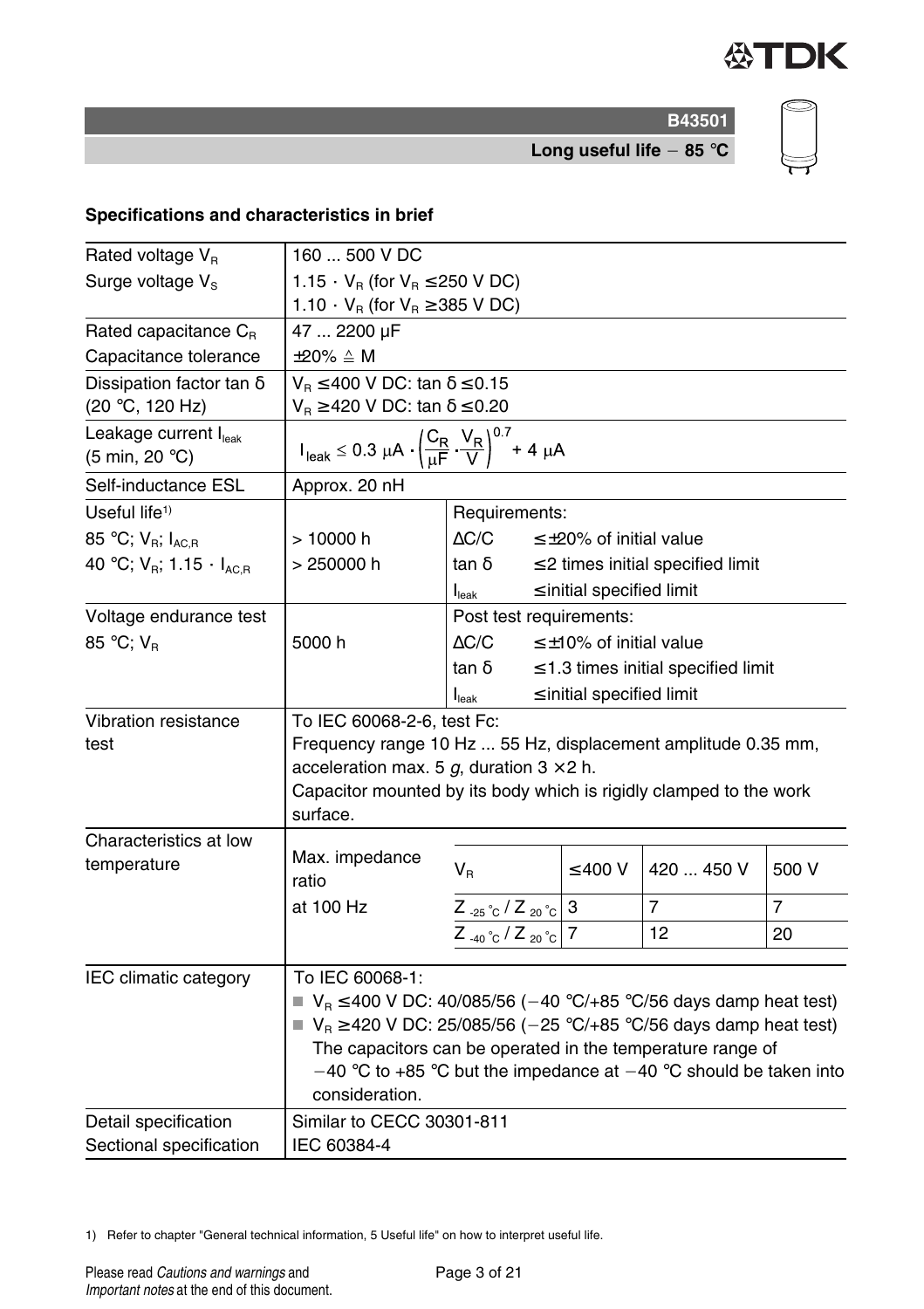



#### **Dimensional drawings**

#### **Snap-in capacitors with standard insulation (PVC or PET)**





Snap-in terminals, length  $(6.3 \pm 1)$  mm. Also available in a shorter version with a length of  $(4.5 - 1)$  mm. PET insulation is marked with label "PET" on the sleeve.

| Dimensions (mm) |     | Approx.    | Packing      |  |
|-----------------|-----|------------|--------------|--|
| $d + 1$         | 1±2 | weight (g) | units (pcs.) |  |
| 22              | 25  | 9          | 160          |  |
| 22              | 30  | 12         | 160          |  |
| 22              | 35  | 15         | 160          |  |
| 22              | 40  | 18         | 160          |  |
| 25              | 25  | 13         | 130          |  |
| 25              | 30  | 17         | 130          |  |
| 25              | 35  | 19         | 130          |  |
| 25              | 40  | 22         | 130          |  |
| 25              | 45  | 25         | 130          |  |
| 25              | 50  | 29         | 130          |  |
| 25              | 55  | 32         | 130          |  |

Snap-in capacitors are also available with 3 terminals (length  $(4.5 - 1)$  mm). PET insulation is marked with label "PET" on the sleeve.

| Dimensions (mm) |     | Approx.    | Packing      |  |
|-----------------|-----|------------|--------------|--|
| $d + 1$         | 1±2 | weight (g) | units (pcs.) |  |
| 30              | 25  | 17         | 80           |  |
| 30              | 30  | 23         | 80           |  |
| 30              | 35  | 29         | 80           |  |
| 30              | 40  | 36         | 80           |  |
| 30              | 45  | 41         | 80           |  |
| 30              | 50  | 46         | 80           |  |
| 30              | 55  | 53         | 80           |  |
| 35              | 30  | 29         | 60           |  |
| 35              | 35  | 36         | 60           |  |
| 35              | 40  | 41         | 60           |  |
| 35              | 45  | 56         | 60           |  |
| 35              | 50  | 70         | 60           |  |
| 35              | 55  | 81         | 60           |  |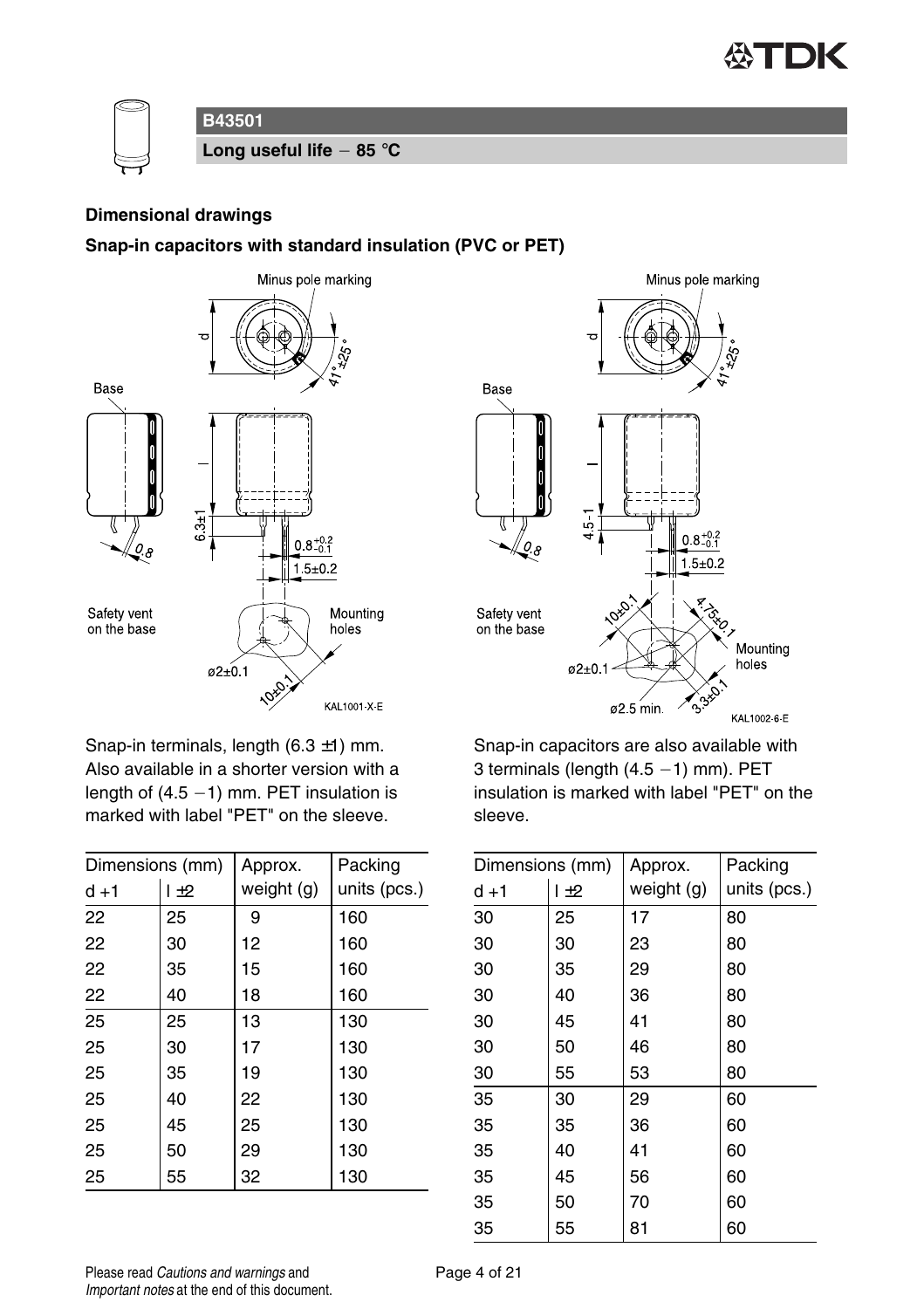







## **Snap-in capacitors with PVC insulation and PET insulation cap on terminal side**



Snap-in terminals, length  $(6.3 +1/-1.4)$  mm. Also available in a shorter version with a length of  $(4.5 - 1.4)$  mm. PET insulation cap is positioned under the insulation sleeve.

| Dimensions (mm) |               | Approx.    | Packing      |
|-----------------|---------------|------------|--------------|
| $d + 1.4$       | $1 + 2.2 - 2$ | weight (g) | units (pcs.) |
| 22              | 25            | 9          | 160          |
| 22              | 30            | 12         | 160          |
| 22              | 35            | 15         | 160          |
| 22              | 40            | 18         | 160          |
| 25              | 25            | 13         | 115          |
| 25              | 30            | 17         | 115          |
| 25              | 35            | 19         | 115          |
| 25              | 40            | 22         | 115          |
| 25              | 45            | 25         | 115          |
| 25              | 50            | 29         | 115          |
| 25              | 55            | 32         | 115          |

Snap-in capacitors are also available with 3 terminals (length  $(4.5 - 1.4)$  mm). PET insulation cap is positioned under the insulation sleeve.

| Dimensions (mm) |               | Approx.      | Packing      |
|-----------------|---------------|--------------|--------------|
| $d + 1.4$       | $1 + 2.2 - 2$ | weight $(g)$ | units (pcs.) |
| 30              | 25            | 17           | 80           |
| 30              | 30            | 23           | 80           |
| 30              | 35            | 29           | 80           |
| 30              | 40            | 36           | 80           |
| 30              | 45            | 41           | 80           |
| 30              | 50            | 46           | 80           |
| 30              | 55            | 53           | 80           |
| 35              | 30            | 29           | 60           |
| 35              | 35            | 36           | 60           |
| 35              | 40            | 41           | 60           |
| 35              | 45            | 56           | 60           |
| 35              | 50            | 70           | 60           |
| 35              | 55            | 81           | 60           |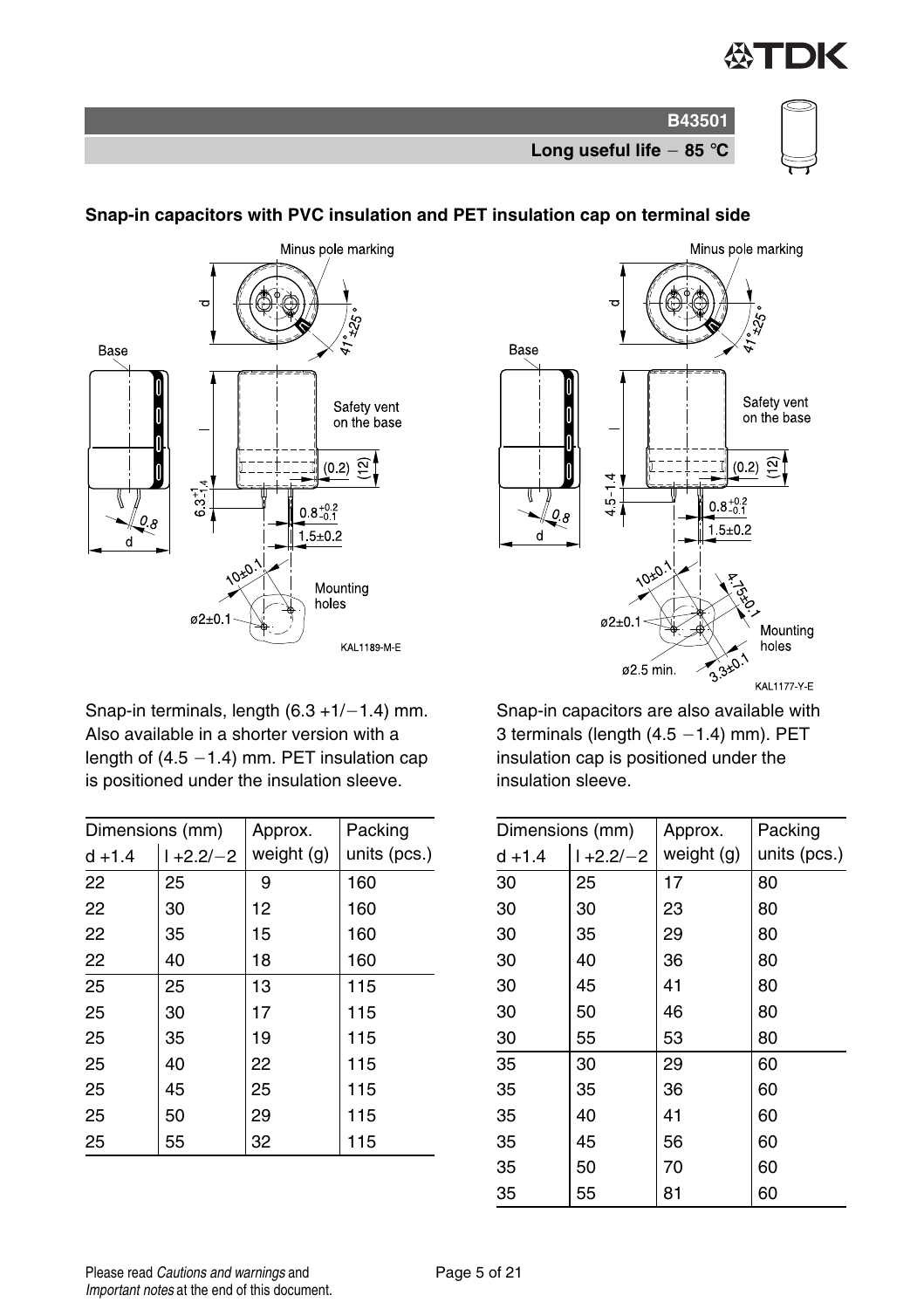



#### **Packing of snap-in capacitors**



For ecological reasons the packing is pure cardboard. Components can be withdrawn (in full or in part) in the correct position for insertion.

#### **Ordering codes for terminal styles and insulation features**

Identification in 3rd block of ordering code

| Snap-in capacitors        |             |                    |                  |  |  |  |
|---------------------------|-------------|--------------------|------------------|--|--|--|
| Terminal version          |             | Insulation version |                  |  |  |  |
|                           | <b>PVC</b>  | <b>PFT</b>         | PVC plus PET cap |  |  |  |
| Standard terminals 6.3 mm | <b>M000</b> | M060               | M080             |  |  |  |
| Short terminals 4.5 mm    | M007        | M067               | M087             |  |  |  |
| 3 terminals 4.5 mm        | M002        | M062               | M082             |  |  |  |

Ordering examples:

| B43501A9107M007 | snap-in capacitor with short terminals and standard PVC insulation |
|-----------------|--------------------------------------------------------------------|
| B43501A9107M062 | snap-in capacitor with 3 terminals and PET insulation              |
| B43501A9107M080 | snap-in capacitor with standard terminals and PVC insulation with  |
|                 | additional PET insulation cap on terminal side                     |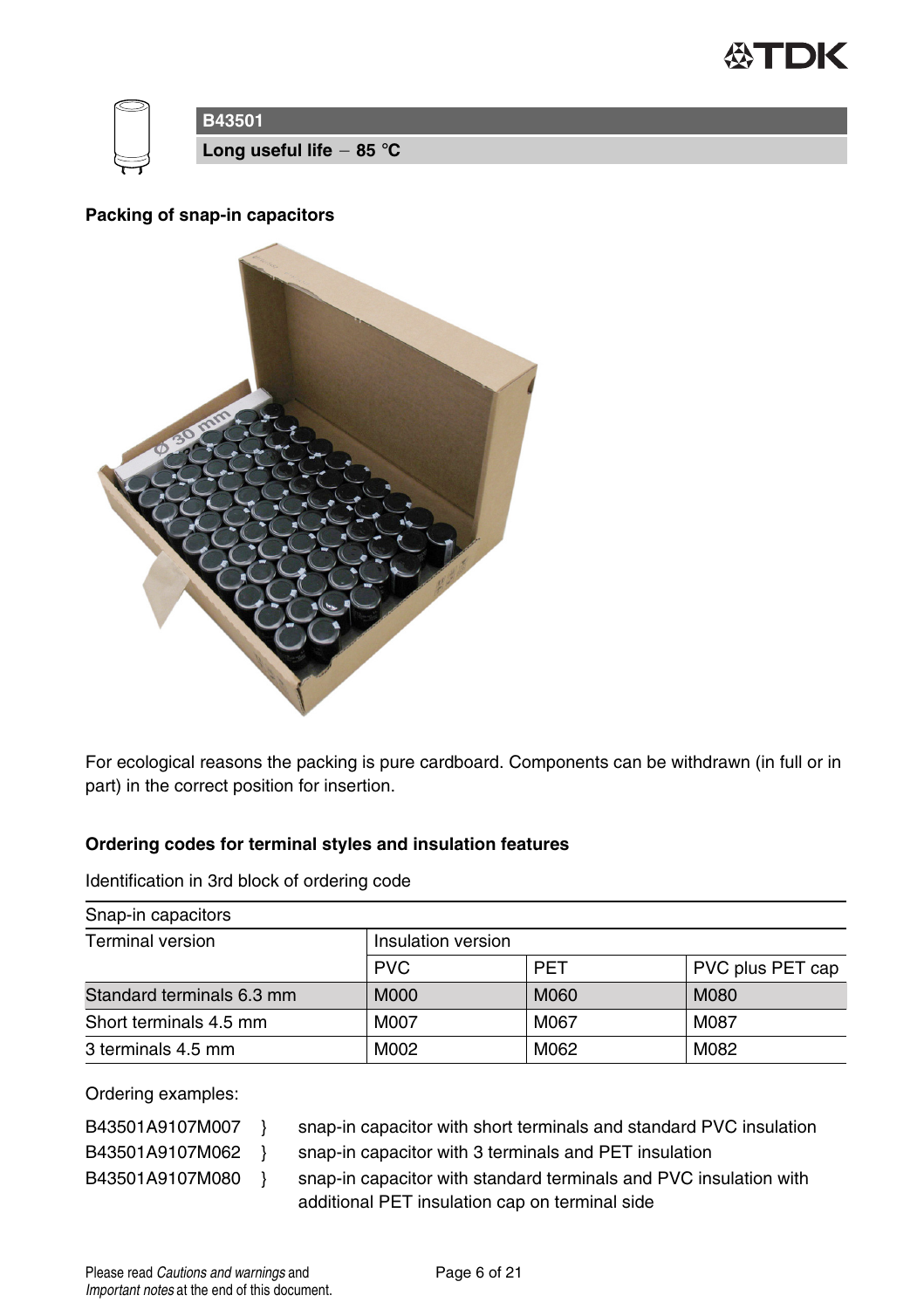

**Long useful life 85** °**C**

# **Overview of available types**

| $V_R$ (V DC) | 160                               | 200            | 250            | 385            | 400            | 420            | 450            | 500            |  |
|--------------|-----------------------------------|----------------|----------------|----------------|----------------|----------------|----------------|----------------|--|
|              | Case dimensions $d \times l$ (mm) |                |                |                |                |                |                |                |  |
| $C_R(\mu F)$ |                                   |                |                |                |                |                |                |                |  |
| 47           |                                   |                |                |                |                |                | $22 \times 25$ | $22 \times 25$ |  |
| 68           |                                   |                |                | $22 \times 25$ | $22 \times 25$ |                | $22 \times 30$ | $22 \times 30$ |  |
|              |                                   |                |                |                |                |                | $25 \times 25$ | $25 \times 25$ |  |
| 100          |                                   |                |                | $22 \times 30$ | $22 \times 30$ | $22 \times 30$ | $22 \times 35$ | $25 \times 35$ |  |
|              |                                   |                |                | $25 \times 25$ | $25 \times 25$ | $25 \times 25$ | $25 \times 30$ | $30 \times 25$ |  |
|              |                                   |                |                |                |                |                | $30 \times 25$ |                |  |
| 120          |                                   |                |                |                | $22 \times 35$ | $25 \times 30$ |                |                |  |
| 150          |                                   |                | $22 \times 25$ | $22 \times 40$ | $22 \times 40$ | $22 \times 40$ | $25 \times 35$ | $25 \times 45$ |  |
|              |                                   |                |                | $25\times30$   | $30 \times 25$ | $25 \times 35$ | $30\times30$   | $30 \times 30$ |  |
| 180          |                                   |                |                |                | $30 \times 30$ | $25 \times 35$ | $30 \times 35$ | $25 \times 50$ |  |
|              |                                   |                |                |                |                | $30 \times 30$ |                | $30 \times 35$ |  |
| 220          | $22 \times 25$                    | $22 \times 25$ | $22 \times 30$ | $25 \times 40$ | $25 \times 40$ | $25 \times 40$ | $25 \times 50$ | $30 \times 40$ |  |
|              |                                   |                | $25 \times 25$ | $30\times30$   | $30 \times 30$ | $30\times35$   | $30\times35$   | $35 \times 35$ |  |
| 270          |                                   |                |                |                | $25 \times 45$ | $25 \times 55$ | $25 \times 55$ | $30 \times 50$ |  |
|              |                                   |                |                |                | $30 \times 35$ | $30 \times 35$ | $30 \times 40$ | $35 \times 35$ |  |
|              |                                   |                |                |                | $35 \times 30$ | $35\times30$   | $35\times35$   |                |  |
| 330          | $22 \times 30$                    | $22 \times 30$ | $22 \times 35$ | $25 \times 50$ | $25 \times 55$ | $30 \times 45$ | $30 \times 50$ | $30 \times 55$ |  |
|              |                                   | $25 \times 25$ | $25 \times 30$ | $30 \times 40$ | $30 \times 45$ | $35 \times 35$ | $35 \times 40$ | $35 \times 45$ |  |
|              |                                   |                |                |                | $35 \times 30$ |                |                |                |  |
| 390          |                                   |                |                |                | $30 \times 45$ | $30 \times 50$ | $30 \times 55$ | $35 \times 50$ |  |
|              |                                   |                |                |                | $35 \times 35$ |                | $35\times45$   |                |  |
| 470          | $22 \times 35$                    | $22 \times 35$ | $25 \times 35$ | $30 \times 50$ | $30 \times 50$ | $30 \times 55$ | $35 \times 50$ | $35 \times 55$ |  |
|              |                                   | $25 \times 30$ | $30 \times 30$ | $35 \times 40$ | $35 \times 45$ | $35 \times 45$ |                |                |  |
|              |                                   | $30 \times 25$ |                |                |                |                |                |                |  |
| 560          |                                   |                |                | $30 \times 55$ | $35 \times 45$ | $35 \times 50$ | $35 \times 55$ |                |  |
|              |                                   |                |                | $35 \times 45$ |                |                |                |                |  |
| 680          | $25 \times 35$                    | $25 \times 35$ | $25 \times 45$ | $35 \times 50$ | $35 \times 55$ |                |                |                |  |
|              |                                   | $30 \times 30$ | $30 \times 35$ |                |                |                |                |                |  |
|              |                                   |                | $35 \times 30$ |                |                |                |                |                |  |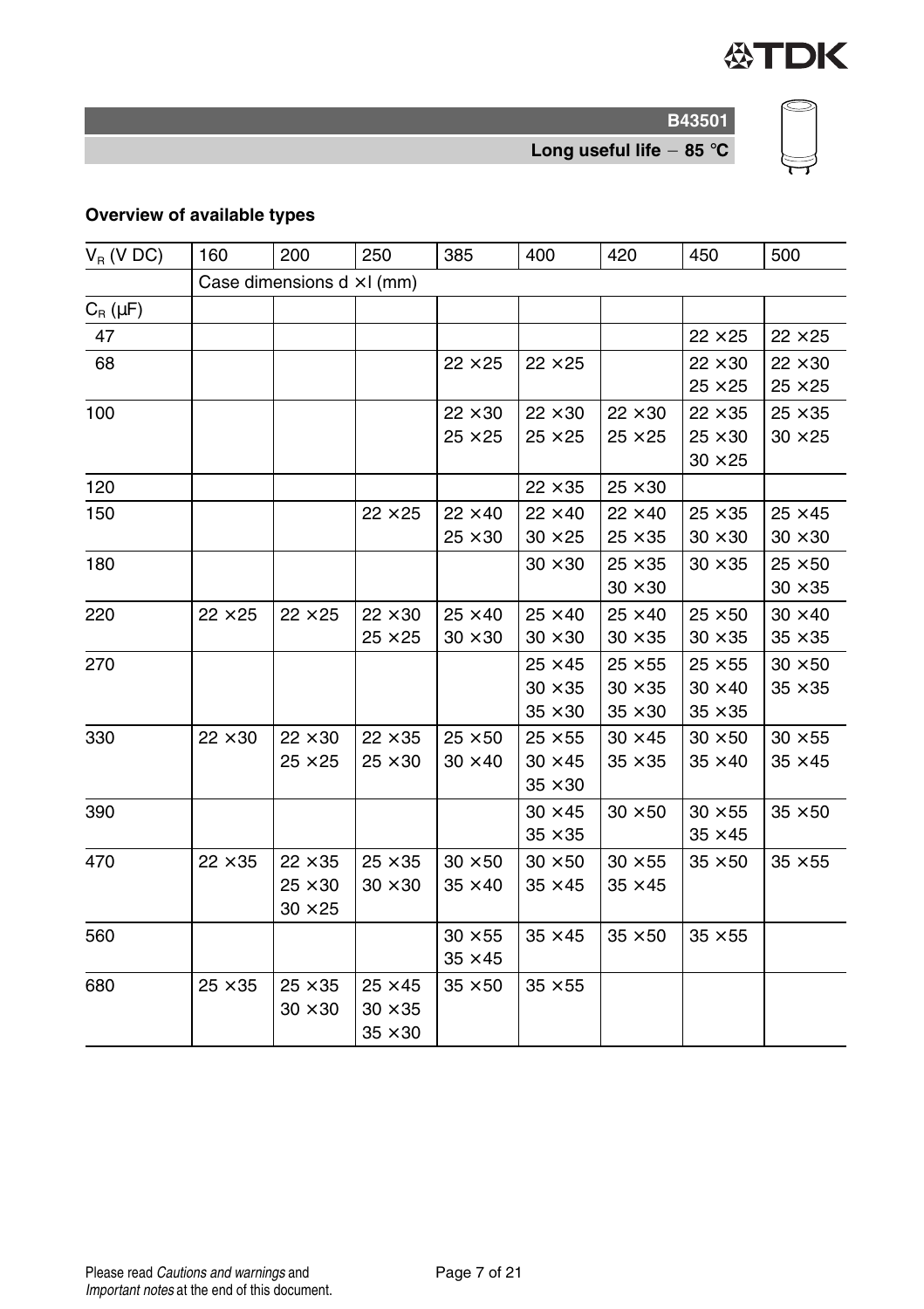



**Long useful life 85** °**C**

| $V_R$ (V DC) | 160            | 200                                                | 250                              | 385 | 400 | 420 | 450 | 500 |  |
|--------------|----------------|----------------------------------------------------|----------------------------------|-----|-----|-----|-----|-----|--|
|              |                | Case dimensions $d \times l$ (mm)                  |                                  |     |     |     |     |     |  |
| $C_R(\mu F)$ |                |                                                    |                                  |     |     |     |     |     |  |
| 1000         | $30 \times 35$ | $25 \times 50$<br>$30 \times 35$<br>$35 \times 30$ | $30 \times 45$<br>$35 \times 35$ |     |     |     |     |     |  |
| 1200         |                | $25 \times 55$<br>$30 \times 40$                   | $30 \times 55$<br>$35 \times 40$ |     |     |     |     |     |  |
| 1500         | $30 \times 45$ | $30 \times 50$<br>$35 \times 40$                   | $35 \times 45$                   |     |     |     |     |     |  |
| 1800         |                | $30 \times 55$<br>$35 \times 45$                   | $35 \times 55$                   |     |     |     |     |     |  |
| 2200         | $35 \times 50$ | $35 \times 50$                                     |                                  |     |     |     |     |     |  |

The capacitance and voltage ratings listed above are available in different cases upon request. Other voltage and capacitance ratings are also available upon request.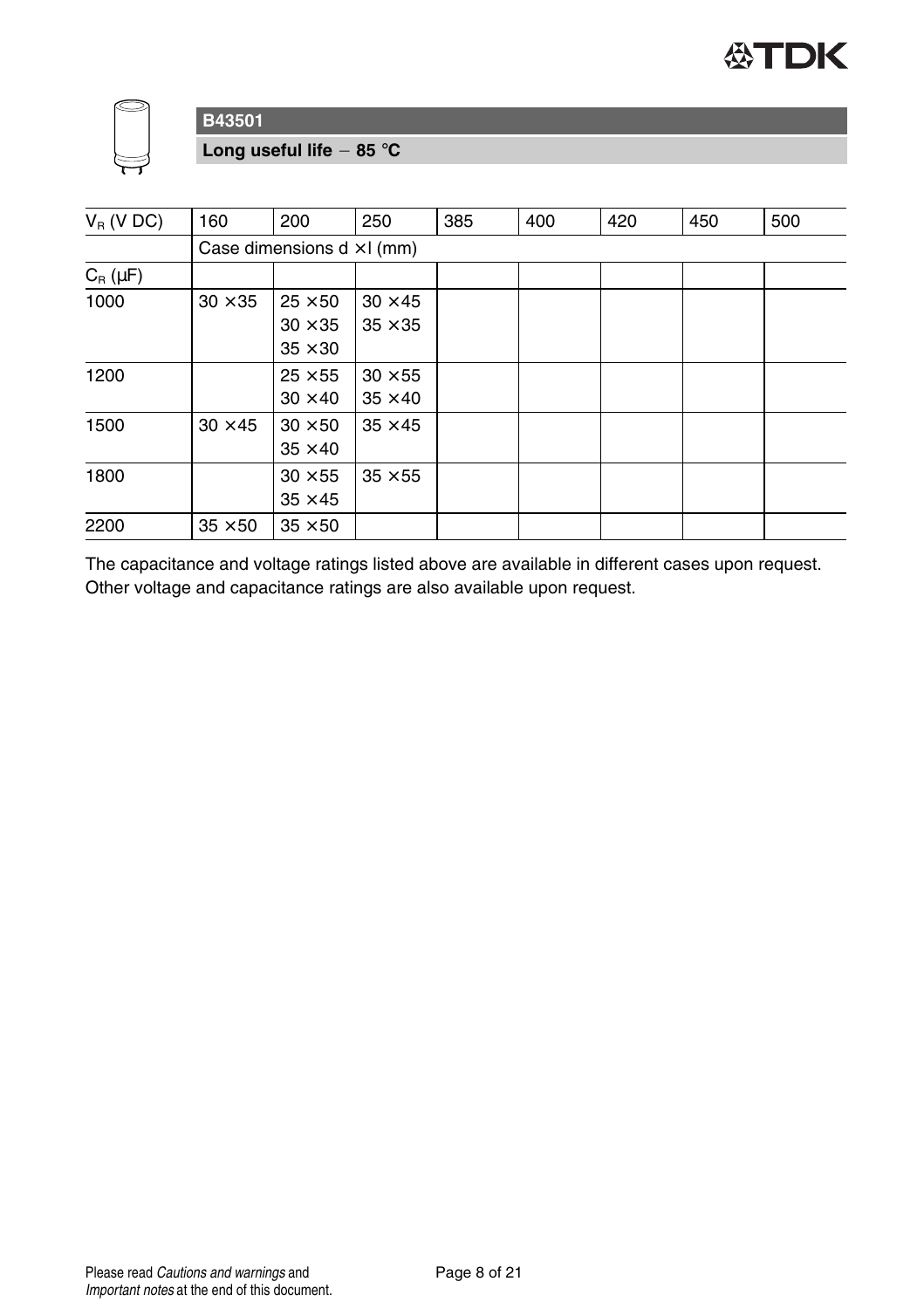

**Long useful life 85** °**C**

#### **Technical data and ordering codes**

| $\overline{C_{\rm R}}$ | Case           | $\overline{\mathsf{ESR}}_{\mathsf{typ}}$ | $\overline{Z}_{\text{max}}$ | $I_{AC,max}$ | $I_{AC,R}^{1}$ | Ordering code    |
|------------------------|----------------|------------------------------------------|-----------------------------|--------------|----------------|------------------|
| 100 Hz                 | dimensions     | 100 Hz                                   | 10 kHz                      | 100 Hz       | 100 Hz         | (composition see |
| 20 °C                  | $d \times I$   | 20 °C                                    | 20 °C                       | 60 °C        | 85 °C          | below)           |
| $\mu$ F                | mm             | $m\Omega$                                | $m\Omega$                   | А            | A              |                  |
| $V_R = 160 V DC$       |                |                                          |                             |              |                |                  |
| 220                    | $22 \times 25$ | 530                                      | 730                         | 2.15         | 1.10           | B43501A1227M0*#  |
| 330                    | $22 \times 30$ | 350                                      | 490                         | 2.80         | 1.43           | B43501A1337M0*#  |
| 470                    | $22 \times 35$ | 250                                      | 340                         | 3.54         | 1.81           | B43501A1477M0*#  |
| 680                    | $25 \times 35$ | 170                                      | 240                         | 4.70         | 2.40           | B43501A1687M0*#  |
| 1000                   | $30\times35$   | 120                                      | 160                         | 6.11         | 3.12           | B43501A1108M0*#  |
| 1500                   | $30 \times 45$ | 75                                       | 110                         | 8.23         | 4.20           | B43501A1158M0*#  |
| 2200                   | $35 \times 50$ | 55                                       | 75                          | 11.3         | 5.81           | B43501A1228M0*#  |
| $V_R = 200 V DC$       |                |                                          |                             |              |                |                  |
| 220                    | $22 \times 25$ | 450                                      | 580                         | 2.15         | 1.10           | B43501E2227M0*#  |
| 330                    | $22 \times 30$ | 300                                      | 390                         | 2.80         | 1.43           | B43501E2337M0*#  |
| 330                    | $25 \times 25$ | 300                                      | 390                         | 2.94         | 1.50           | B43501F2337M0*#  |
| 470                    | $22 \times 35$ | 210                                      | 280                         | 3.54         | 1.81           | B43501E2477M0*#  |
| 470                    | $25 \times 30$ | 210                                      | 280                         | 3.62         | 1.85           | B43501F2477M0*#  |
| 470                    | $30 \times 25$ | 210                                      | 280                         | 3.74         | 1.91           | B43501G2477M0*#  |
| 680                    | $25 \times 35$ | 150                                      | 190                         | 4.62         | 2.36           | B43501F2687M0*#  |
| 680                    | $30 \times 30$ | 150                                      | 190                         | 4.78         | 2.44           | B43501G2687M0*#  |
| 1000                   | $25 \times 50$ | 100                                      | 130                         | 6.03         | 3.08           | B43501E2108M0*#  |
| 1000                   | $30 \times 35$ | 100                                      | 130                         | 5.74         | 2.93           | B43501F2108M0*#  |
| 1000                   | $35 \times 30$ | 100                                      | 130                         | 6.03         | 3.08           | B43501G2108M0*#  |
| 1200                   | $25 \times 55$ | 85                                       | 110                         | 6.87         | 3.51           | B43501E2128M0*#  |
| 1200                   | $30 \times 40$ | 85                                       | 110                         | 6.60         | 3.37           | B43501F2128M0*#  |
| 1500                   | $30 \times 50$ | 65                                       | 90                          | 8.01         | 4.09           | B43501E2158M0*#  |
| 1500                   | $35 \times 40$ | 65                                       | 90                          | 8.15         | 4.16           | B43501F2158M0*#  |
| 1800                   | $30 \times 55$ | 55                                       | 75                          | 9.11         | 4.65           | B43501E2188M0*#  |
| 1800                   | $35 \times 45$ | 55                                       | 75                          | 9.31         | 4.75           | B43501F2188M0*#  |
| 2200                   | $35 \times 50$ | 45                                       | 60                          | 10.7         | 5.46           | B43501E2228M0*#  |

#### **Composition of ordering code**

 $* =$  Insulation feature  $* =$  Terminal style

- $0 =$  PVC insulation
- $6 = PET$  insulation
- 8 = PVC insulation with additional PET insulation cap on terminal side
- - $0 =$  snap-in standard terminals (6.3 mm)
	- $2 =$  snap-in 3 terminals  $(4.5 \text{ mm})$
	- $7 =$  snap-in short terminals (4.5 mm)

1) 120-Hz conversion factor of ripple current:  $I_{AC}$  (120 Hz) = 1.03  $\cdot$   $I_{AC}$  (100 Hz)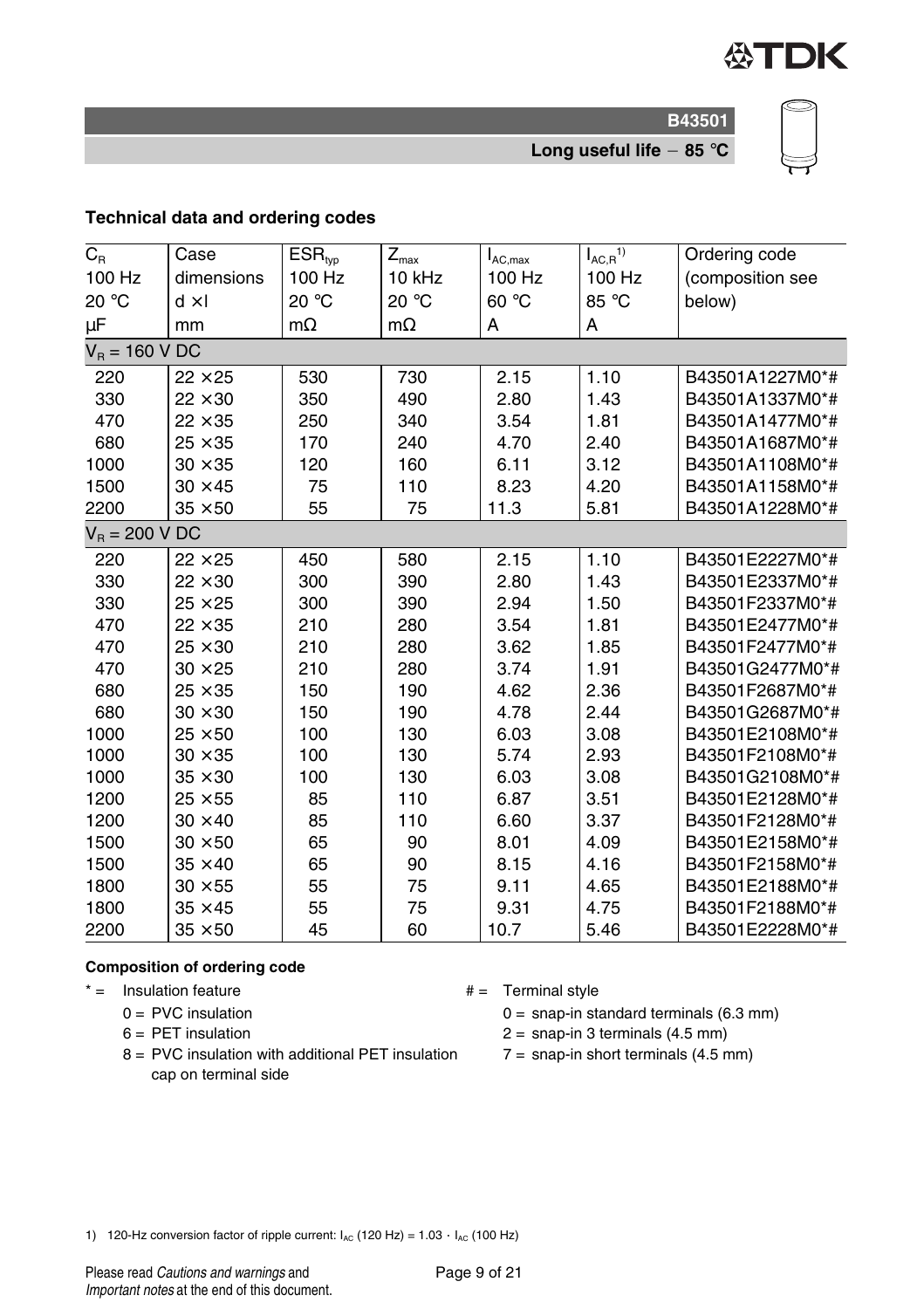



**Long useful life 85** °**C**

# **Technical data and ordering codes**

| $\overline{C}_{\text{R}}$ | Case           | ESR <sub>typ</sub> | $Z_{\rm max}$ | $I_{AC,max}$ | $I_{AC,R}^{2)}$ | Ordering code    |
|---------------------------|----------------|--------------------|---------------|--------------|-----------------|------------------|
| 100 Hz                    | dimensions     | 100 Hz             | 10 kHz        | 100 Hz       | 100 Hz          | (composition see |
| 20 °C                     | $d \times I$   | 20 °C              | 20 °C         | 60 °C        | 85 °C           | below)           |
| μF                        | mm             | $m\Omega$          | $m\Omega$     | А            | А               |                  |
| $V_R = 250$ V DC          |                |                    |               |              |                 |                  |
| 150                       | $22 \times 25$ | 660                | 860           | 1.78         | 0.91            | B43501C2157M0*#  |
| 220                       | $22 \times 30$ | 450                | 580           | 2.35         | 1.20            | B43501C2227M0*#  |
| 220                       | $25 \times 25$ | 450                | 580           | 2.35         | 1.20            | B43501D2227M0*#  |
| 330                       | $22 \times 35$ | 300                | 390           | 2.95         | 1.51            | B43501C2337M0*#  |
| 330                       | $25 \times 30$ | 300                | 390           | 3.13         | 1.60            | B43501D2337M0*#  |
| 470                       | $25 \times 35$ | 210                | 280           | 3.84         | 1.96            | B43501C2477M0*#  |
| 470                       | $30 \times 30$ | 210                | 280           | 3.92         | 2.00            | B43501D2477M0*#  |
| 680                       | $25 \times 45$ | 150                | 190           | 5.07         | 2.59            | B43501C2687M0*#  |
| 680                       | $30 \times 35$ | 150                | 190           | 5.03         | 2.57            | B43501D2687M0*#  |
| 680                       | $35 \times 30$ | 150                | 190           | 4.97         | 2.54            | B43501E2687M0*#  |
| 1000                      | $30 \times 45$ | 100                | 130           | 6.29         | 3.21            | B43501C2108M0*#  |
| 1000                      | $35 \times 35$ | 100                | 130           | 6.35         | 3.24            | B43501D2108M0*#  |
| 1200                      | $30 \times 55$ | 85                 | 110           | 7.44         | 3.80            | B43501A2128M0*#  |
| 1200                      | $35 \times 40$ | 85                 | 110           | 7.29         | 3.72            | B43501B2128M0*#  |
| 1500                      | $35 \times 45$ | 65                 | 90            | 8.50         | 4.34            | B43501B2158M0*#  |
| 1800                      | $35 \times 55$ | 55                 | 75            | 10.0         | 5.12            | B43501A2188M0*#  |
| $V_R = 385$ V DC          |                |                    |               |              |                 |                  |
| 68                        | $22 \times 25$ | 980                | 1560          | 1.19         | 0.61            | B43501A3686M0*#  |
| 100                       | $22 \times 30$ | 660                | 1060          | 1.54         | 0.79            | B43501A3107M0*#  |
| 100                       | $25 \times 25$ | 660                | 1060          | 1.56         | 0.80            | B43501B3107M0*#  |
| 150                       | $22 \times 40$ | 440                | 710           | 2.15         | 1.10            | B43501A3157M0*#  |
| 150                       | $25 \times 30$ | 440                | 710           | 2.03         | 1.04            | B43501B3157M0*#  |
| 220                       | $25 \times 40$ | 300                | 490           | 2.76         | 1.41            | B43501A3227M0*#  |
| 220                       | $30 \times 30$ | 300                | 490           | 2.74         | 1.40            | B43501B3227M0*#  |
| 330                       | $25 \times 50$ | 200                | 330           | 3.68         | 1.88            | B43501B3337M0*#  |
| 330                       | $30 \times 40$ | 200                | 330           | 3.72         | 1.90            | B43501A3337M0*#  |
| 470                       | $30 \times 50$ | 140                | 230           | 4.78         | 2.44            | B43501B3477M0*#  |
| 470                       | $35 \times 40$ | 140                | 230           | 4.90         | 2.50            | B43501A3477M0*#  |
| 560                       | $30 \times 55$ | 120                | 190           | 5.40         | 2.76            | B43501B3567M0*#  |
| 560                       | $35 \times 45$ | 120                | 190           | 5.52         | 2.82            | B43501A3567M0*#  |
| 680                       | $35 \times 50$ | 100                | 160           | 6.13         | 3.13            | B43501A3687M0*#  |

#### **Composition of ordering code**

- $* =$  Insulation feature  $# =$ Terminal style
	- $0 =$  PVC insulation
	- $6 = PET$  insulation
	- 8 = PVC insulation with additional PET insulation cap on terminal side
- - 0 = snap-in standard terminals (6.3 mm)
	- $2 =$  snap-in 3 terminals (4.5 mm)
	- $7 =$  snap-in short terminals (4.5 mm)
- 2) 120-Hz conversion factor of ripple current:  $I_{AC}$  (120 Hz) = 1.03  $\cdot$   $I_{AC}$  (100 Hz)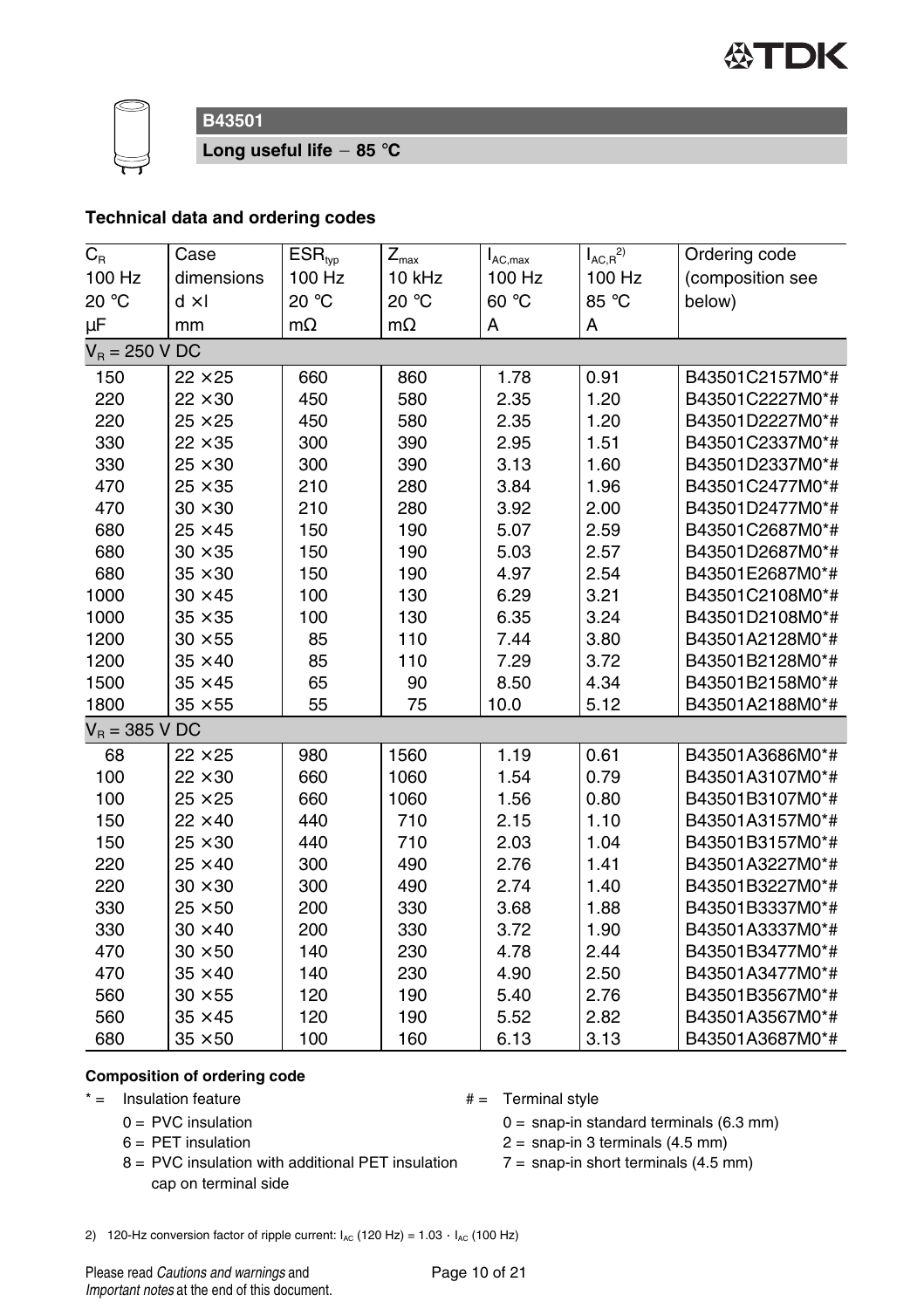

**B43501 Long useful life 85** °**C**



**Technical data and ordering codes**

| $C_{R}$          | Case           | $\overline{\mathsf{ESR}}_{\mathsf{typ}}$ | $Z_{\text{max}}$ | $I_{AC,max}$ | $I_{AC,R}^{(3)}$ | Ordering code    |
|------------------|----------------|------------------------------------------|------------------|--------------|------------------|------------------|
| 100 Hz           | dimensions     | 100 Hz                                   | 10 kHz           | 100 Hz       | 100 Hz           | (composition see |
| 20 °C            | $d \times I$   | 20 °C                                    | 20 °C            | 60 °C        | 85 °C            | below)           |
| $\mu$ F          | mm             | $m\Omega$                                | $m\Omega$        | A            | A                |                  |
| $V_R = 400 V DC$ |                |                                          |                  |              |                  |                  |
| 68               | $22 \times 25$ | 980                                      | 1560             | 1.19         | 0.61             | B43501A9686M0*#  |
| 100              | $22 \times 30$ | 660                                      | 1060             | 1.54         | 0.79             | B43501A9107M0*#  |
| 100              | $25 \times 25$ | 660                                      | 1060             | 1.56         | 0.80             | B43501B9107M0*#  |
| 120              | $22 \times 35$ | 550                                      | 890              | 1.80         | 0.92             | B43501A9127M0*#  |
| 150              | $22 \times 40$ | 440                                      | 710              | 2.15         | 1.10             | B43501A9157M0*#  |
| 150              | $30 \times 25$ | 440                                      | 710              | 2.15         | 1.10             | B43501B9157M0*#  |
| 180              | $30 \times 30$ | 370                                      | 590              | 2.45         | 1.25             | B43501A9187M0*#  |
| 220              | $25 \times 40$ | 300                                      | 490              | 2.76         | 1.41             | B43501A9227M0*#  |
| 220              | $30 \times 30$ | 300                                      | 490              | 2.70         | 1.38             | B43501C9227M0*#  |
| 270              | $25 \times 45$ | 250                                      | 400              | 3.19         | 1.63             | B43501B9277M0*#  |
| 270              | $30 \times 35$ | 250                                      | 400              | 3.17         | 1.62             | B43501A9277M0*#  |
| 270              | $35 \times 30$ | 250                                      | 400              | 3.33         | 1.70             | B43501C9277M0*#  |
| 330              | $25 \times 55$ | 200                                      | 330              | 3.84         | 1.96             | B43501B9337M0*#  |
| 330              | $30 \times 45$ | 200                                      | 330              | 3.92         | 2.00             | B43501A9337M0*#  |
| 330              | $35 \times 30$ | 200                                      | 330              | 3.68         | 1.88             | B43501C9337M0*#  |
| 390              | $30 \times 45$ | 170                                      | 280              | 4.17         | 2.13             | B43501B9397M0*#  |
| 390              | $35 \times 35$ | 170                                      | 280              | 4.21         | 2.15             | B43501C9397M0*#  |
| 470              | $30 \times 50$ | 140                                      | 230              | 4.78         | 2.44             | B43501B9477M0*#  |
| 470              | $35 \times 45$ | 140                                      | 230              | 5.09         | 2.60             | B43501A9477M0*#  |
| 560              | $35 \times 45$ | 120                                      | 190              | 5.52         | 2.82             | B43501B9567M0*#  |
| 680              | $35 \times 55$ | 100                                      | 160              | 6.52         | 3.33             | B43501A9687M0*#  |
| $V_R = 420 V DC$ |                |                                          |                  |              |                  |                  |
| 100              | $22 \times 30$ | 1330                                     | 1600             | 1.54         | 0.79             | B43501A0107M0*#  |
| 100              | $25 \times 25$ | 1330                                     | 1600             | 1.56         | 0.80             | B43501E0107M0*#  |
| 120              | $25 \times 30$ | 1110                                     | 1330             | 1.84         | 0.94             | B43501A0127M0*#  |
| 150              | $22 \times 40$ | 880                                      | 1070             | 2.11         | 1.08             | B43501A0157M0*#  |
| 150              | $25 \times 35$ | 880                                      | 1070             | 2.17         | 1.11             | B43501E0157M0*#  |
| 180              | $25 \times 35$ | 740                                      | 890              | 2.37         | 1.21             | B43501A0187M0*#  |
| 180              | $30 \times 30$ | 740                                      | 890              | 2.46         | 1.26             | B43501E0187M0*#  |
| 220              | $25 \times 40$ | 600                                      | 730              | 2.76         | 1.41             | B43501A0227M0*#  |
| 220              | $30 \times 35$ | 600                                      | 730              | 2.86         | 1.46             | B43501E0227M0*#  |

#### **Composition of ordering code**

- $* =$  Insulation feature  $* =$  Terminal style
	- $0 =$  PVC insulation
	- $6 = PET$  insulation
	- 8 = PVC insulation with additional PET insulation cap on terminal side
- - 0 = snap-in standard terminals (6.3 mm)

 $2 =$  snap-in 3 terminals (4.5 mm)

- 
- $7 =$  snap-in short terminals (4.5 mm)

3) 120-Hz conversion factor of ripple current:  $I_{AC}$  (120 Hz) = 1.03  $\cdot$   $I_{AC}$  (100 Hz)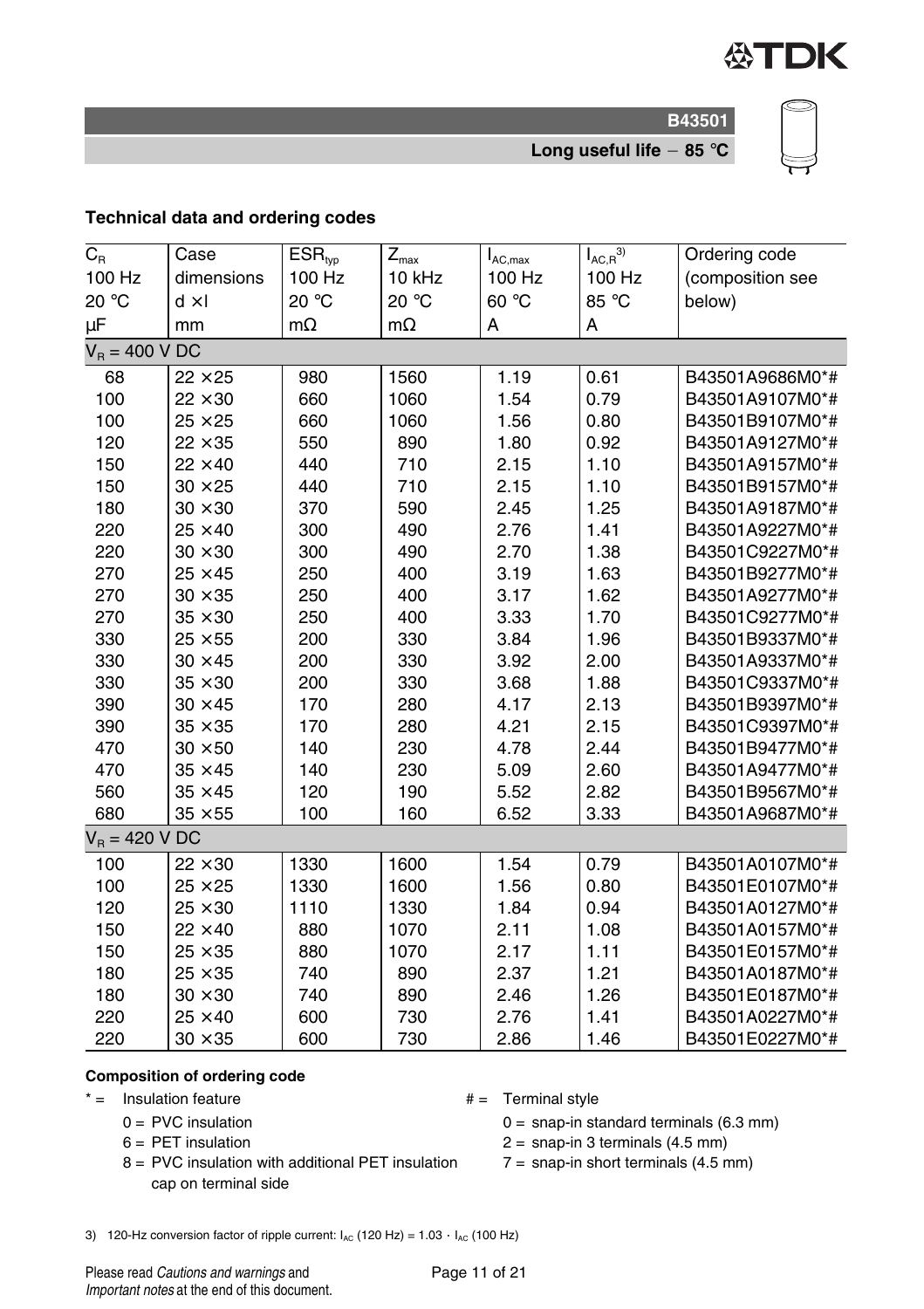



**Long useful life 85** °**C**

#### **Technical data and ordering codes**

| $C_R$            | Case           | $ESR_{typ}$ | $Z_{\text{max}}$ | $I_{AC,max}$ | $I_{AC,R}^{(4)}$ | Ordering code    |
|------------------|----------------|-------------|------------------|--------------|------------------|------------------|
| 100 Hz           | dimensions     | 100 Hz      | 10 kHz           | 100 Hz       | 100 Hz           | (composition see |
| 20 °C            | $d \times I$   | 20 °C       | 20 °C            | 60 °C        | 85 °C            | below)           |
| μF               | mm             | $m\Omega$   | $m\Omega$        | А            | А                |                  |
| $V_R = 420 V DC$ |                |             |                  |              |                  |                  |
| 270              | $25 \times 55$ | 490         | 590              | 3.46         | 1.77             | B43501B0277M0*#  |
| 270              | $30 \times 35$ | 490         | 590              | 3.17         | 1.62             | B43501A0277M0*#  |
| 270              | $35 \times 30$ | 490         | 590              | 3.35         | 1.71             | B43501E0277M0*#  |
| 330              | $30 \times 45$ | 400         | 490              | 3.84         | 1.96             | B43501A0337M0*#  |
| 330              | $35 \times 35$ | 400         | 490              | 3.88         | 1.98             | B43501E0337M0*#  |
| 390              | $30 \times 50$ | 340         | 410              | 4.35         | 2.22             | B43501A0397M0*#  |
| 470              | $30 \times 55$ | 280         | 340              | 4.95         | 2.53             | B43501B0477M0*#  |
| 470              | $35 \times 45$ | 280         | 340              | 5.05         | 2.58             | B43501A0477M0*#  |
| 560              | $35 \times 50$ | 240         | 290              | 5.74         | 2.93             | B43501A0567M0*#  |
| $V_R = 450 V DC$ |                |             |                  |              |                  |                  |
| 47               | $22 \times 25$ | 2820        | 3390             | 0.99         | 0.51             | B43501A5476M0*#  |
| 68               | $22 \times 30$ | 1950        | 2350             | 1.27         | 0.65             | B43501A5686M0*#  |
| 68               | $25 \times 25$ | 1950        | 2350             | 1.29         | 0.66             | B43501B5686M0*#  |
| 100              | $22 \times 35$ | 1330        | 1600             | 1.62         | 0.83             | B43501D5107M0*#  |
| 100              | $25 \times 30$ | 1330        | 1600             | 1.68         | 0.86             | B43501B5107M0*#  |
| 100              | $30 \times 25$ | 1330        | 1600             | 1.76         | 0.90             | B43501C5107M0*#  |
| 150              | $25 \times 35$ | 880         | 1070             | 2.15         | 1.10             | B43501C5157M0*#  |
| 150              | $30 \times 30$ | 880         | 1070             | 2.23         | 1.14             | B43501B5157M0*#  |
| 180              | $30 \times 35$ | 740         | 890              | 2.58         | 1.32             | B43501A5187M0*#  |
| 220              | $25 \times 50$ | 600         | 730              | 3.01         | 1.54             | B43501B5227M0*#  |
| 220              | $30 \times 35$ | 600         | 730              | 2.86         | 1.46             | B43501C5227M0*#  |
| 270              | $25 \times 55$ | 490         | 590              | 3.46         | 1.77             | B43501B5277M0*#  |
| 270              | $30 \times 40$ | 490         | 590              | 3.33         | 1.70             | B43501C5277M0*#  |
| 270              | $35 \times 35$ | 490         | 590              | 3.50         | 1.79             | B43501D5277M0*#  |
| 330              | $30 \times 50$ | 400         | 490              | 3.99         | 2.04             | B43501B5337M0*#  |
| 330              | $35 \times 40$ | 400         | 490              | 4.11         | 2.10             | B43501A5337M0*#  |
| 390              | $30 \times 55$ | 340         | 410              | 4.50         | 2.30             | B43501A5397M0*#  |
| 390              | $35 \times 45$ | 340         | 410              | 4.52         | 2.31             | B43501B5397M0*#  |
| 470              | $35 \times 50$ | 280         | 340              | 5.29         | 2.70             | B43501A5477M0*#  |
| 560              | $35 \times 55$ | 240         | 290              | 5.70         | 2.91             | B43501A5567M0*#  |

#### **Composition of ordering code**

 $* =$  Insulation feature  $* =$  Terminal style

- $0 =$  PVC insulation
- $6 = PET$  insulation
- 8 = PVC insulation with additional PET insulation cap on terminal side
- 

 $0 =$  snap-in standard terminals (6.3 mm)

 $2 =$  snap-in 3 terminals (4.5 mm)

- $7 =$  snap-in short terminals (4.5 mm)
- 4) 120-Hz conversion factor of ripple current:  $I_{AC}$  (120 Hz) = 1.03  $\cdot$   $I_{AC}$  (100 Hz)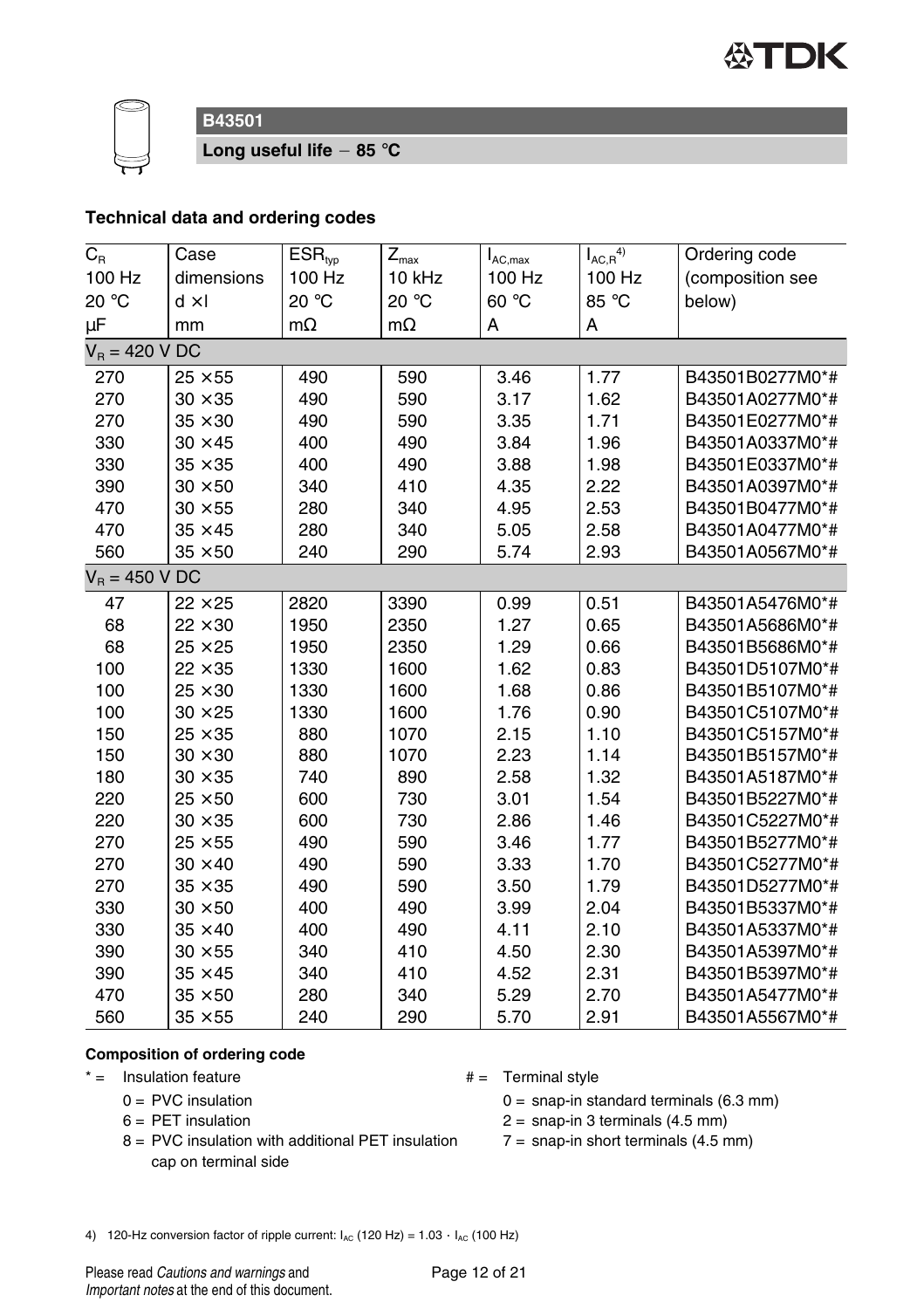

**Long useful life 85** °**C**

#### **Technical data and ordering codes**

| $C_{\rm R}$      | Case           | ESR <sub>typ</sub> | $Z_{\sf max}$ | $I_{AC,max}$ | $I_{AC,R}^{5}$ | Ordering code    |
|------------------|----------------|--------------------|---------------|--------------|----------------|------------------|
| 100 Hz           | dimensions     | 100 Hz             | 10 kHz        | 100 Hz       | 100 Hz         | (composition see |
| 20 °C            | $d \times I$   | 20 °C              | 20 °C         | 60 °C        | 85 °C          | below)           |
| μF               | mm             | $m\Omega$          | $m\Omega$     | A            | A              |                  |
| $V_B = 500 V DC$ |                |                    |               |              |                |                  |
| 47               | $22 \times 25$ | 2820               | 3390          | 0.99         | 0.51           | B43501A6476M0*#  |
| 68               | $22 \times 30$ | 1950               | 2350          | 1.27         | 0.65           | B43501A6686M0*#  |
| 68               | $25 \times 25$ | 1950               | 2350          | 1.27         | 0.65           | B43501B6686M0*#  |
| 100              | $25 \times 35$ | 1330               | 1600          | 1.68         | 0.86           | B43501A6107M0*#  |
| 100              | $30 \times 25$ | 1330               | 1600          | 1.68         | 0.86           | B43501B6107M0*#  |
| 150              | $25 \times 45$ | 880                | 1070          | 2.15         | 1.10           | B43501B6157M0*#  |
| 150              | $30 \times 30$ | 880                | 1070          | 2.15         | 1.10           | B43501A6157M0*#  |
| 180              | $25 \times 50$ | 740                | 890           | 2.62         | 1.35           | B43501A6187M0*#  |
| 180              | $30 \times 35$ | 740                | 890           | 2.62         | 1.35           | B43501B6187M0*#  |
| 220              | $30 \times 40$ | 600                | 730           | 2.92         | 1.50           | B43501A6227M0*#  |
| 220              | $35 \times 35$ | 600                | 730           | 2.92         | 1.50           | B43501B6227M0*#  |
| 270              | $30 \times 50$ | 490                | 590           | 3.33         | 1.70           | B43501A6277M0*#  |
| 270              | $35 \times 35$ | 490                | 590           | 3.33         | 1.70           | B43501B6277M0*#  |
| 330              | $30 \times 55$ | 400                | 490           | 3.99         | 2.04           | B43501A6337M0*#  |
| 330              | $35 \times 45$ | 400                | 490           | 3.99         | 2.04           | B43501B6337M0*#  |
| 390              | $35 \times 50$ | 340                | 410           | 4.50         | 2.30           | B43501A6397M0*#  |
| 470              | $35 \times 55$ | 280                | 340           | 5.29         | 2.70           | B43501A6477M0*#  |

#### **Composition of ordering code**

 $* =$  Insulation feature  $* =$  Terminal style

- $0 =$  PVC insulation
- $6 = PET$  insulation
- 8 = PVC insulation with additional PET insulation cap on terminal side
- - $0 =$  snap-in standard terminals (6.3 mm)
	- $2 =$  snap-in 3 terminals (4.5 mm)
	- $7 =$  snap-in short terminals (4.5 mm)

5) 120-Hz conversion factor of ripple current:  $I_{AC}$  (120 Hz) = 1.03  $\cdot$   $I_{AC}$  (100 Hz)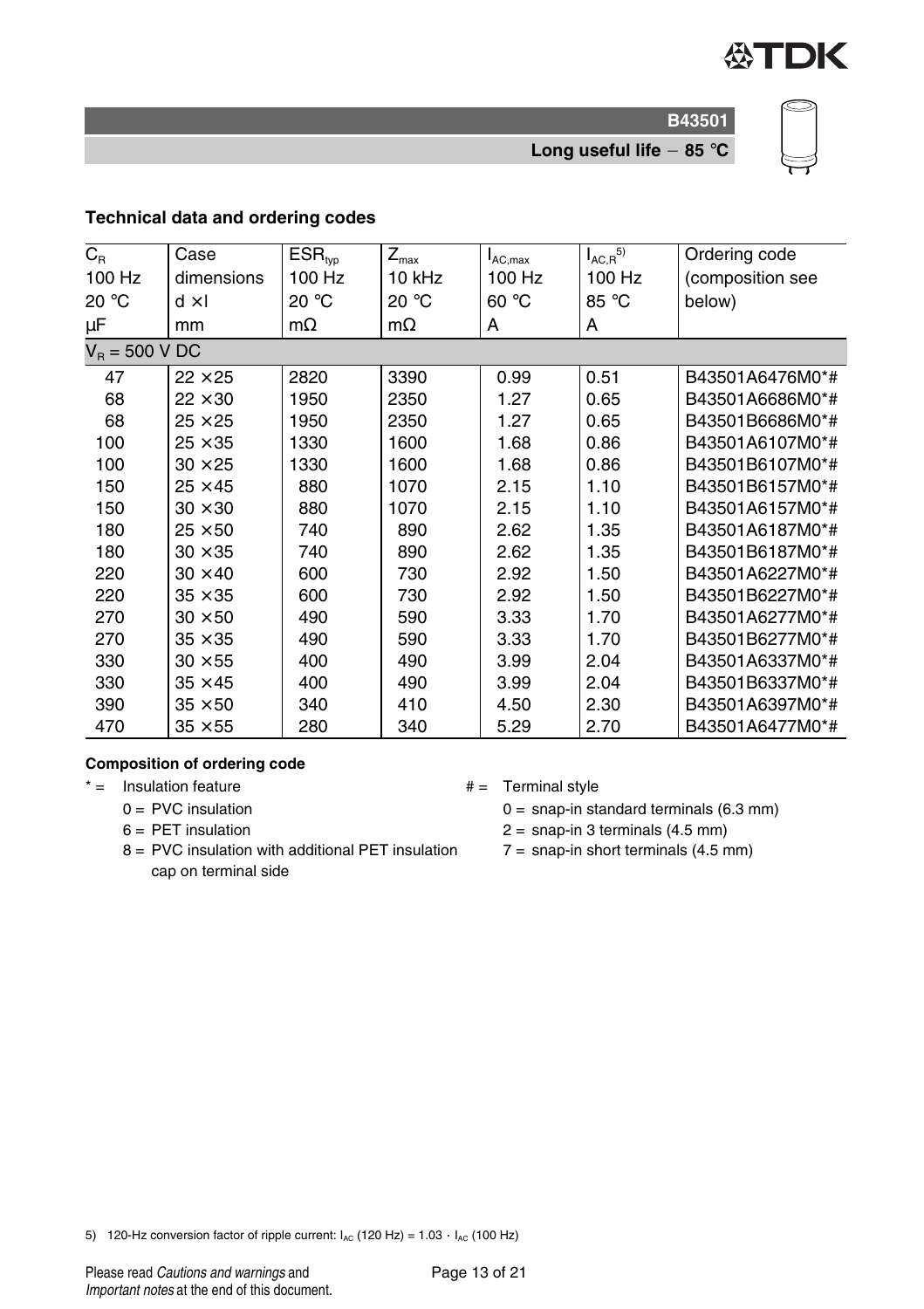



# **Useful life**1)

depending on ambient temperature  $T_A$  under ripple current operating conditions Voltage derating  $(0.93 \cdot V_R)$  enables 105 °C operation



1) Refer to chapter "General technical information, 5 Useful life" on how to interpret useful life.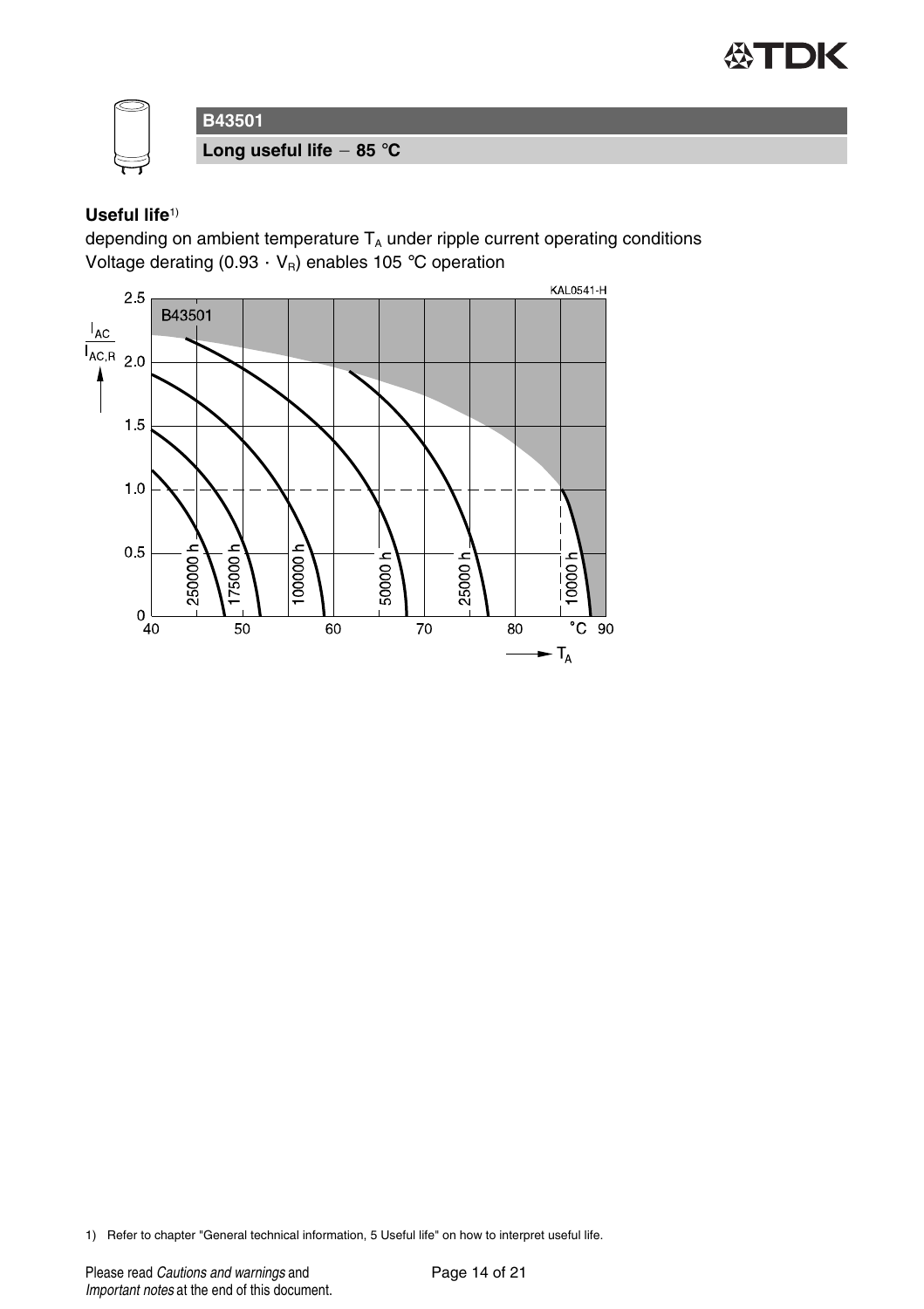

# **Long useful life 85** °**C**

**B43501**

#### **Frequency factor of permissible ripple current I<sub>AC</sub> versus frequency f**



## **Impedance Z versus frequency f**

Typical behavior at 20 °C



# **Frequency characteristics of ESR**

Typical behavior

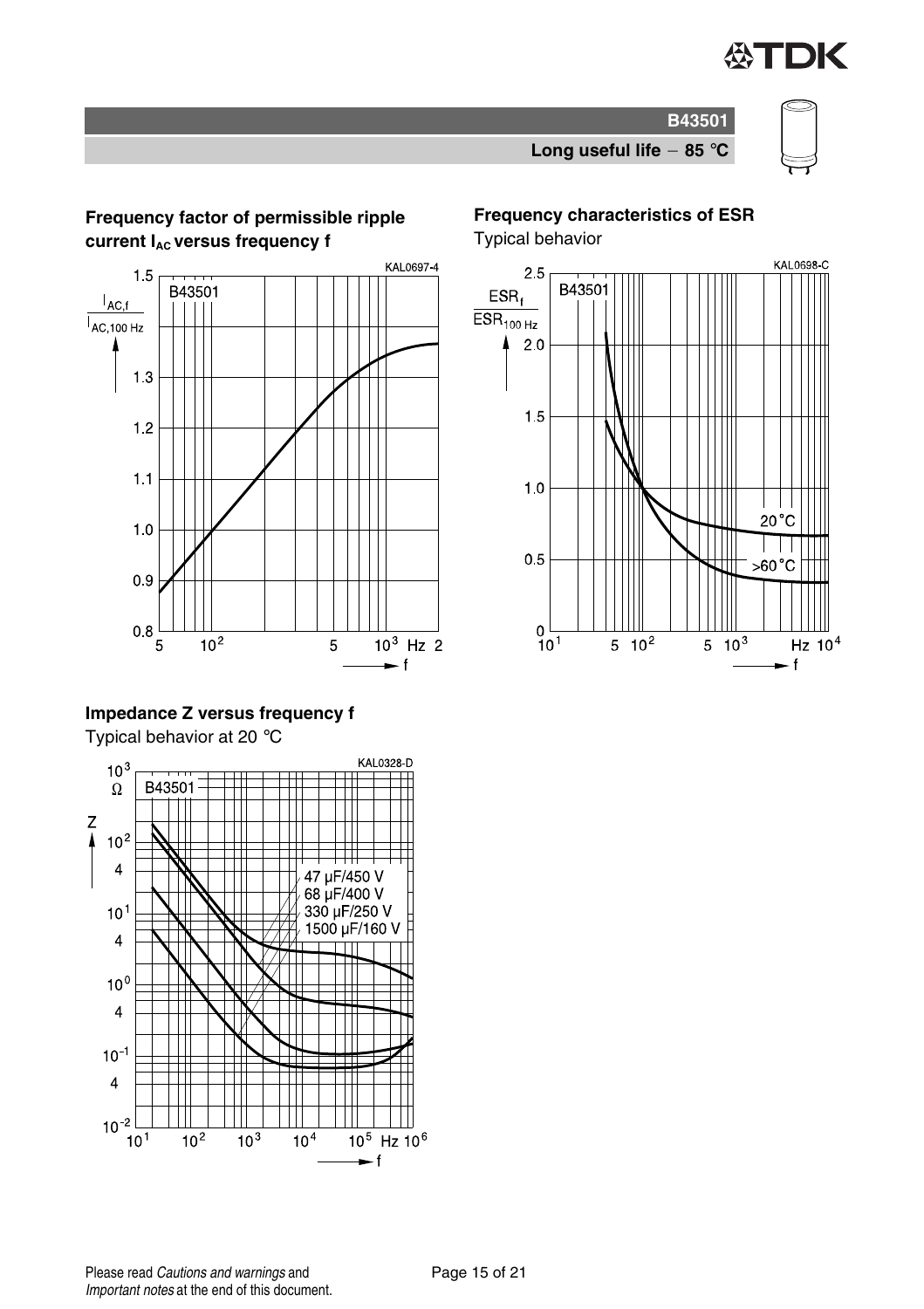



**Long useful life 85** °**C**

#### **Cautions and warnings**

#### **Personal safety**

The electrolytes used by EPCOS have been optimized both with a view to the intended application and with regard to health and environmental compatibility. They do not contain any solvents that are detrimental to health, e.g. dimethyl formamide (DMF) or dimethyl acetamide (DMAC).

Furthermore, some of the high-voltage electrolytes used by EPCOS are self-extinguishing.

As far as possible, EPCOS does not use any dangerous chemicals or compounds to produce operating electrolytes. However, in exceptional cases, such materials must be used in order to achieve specific physical and electrical properties because no alternative materials are currently known. However, the amount of dangerous materials used in our products is limited to an absolute minimum.

Materials and chemicals used in EPCOS aluminum electrolytic capacitors are continuously adapted in compliance with the EPCOS Corporate Environmental Policy and the latest EU regulations and guidelines such as RoHS, REACH/SVHC, GADSL, and ELV.

MDS (Material Data Sheets) are available on the EPCOS website for all types listed in the data book. MDS for customer specific capacitors are available upon request. MSDS (Material Safety Data Sheets) are available for all of our electrolytes upon request.

Nevertheless, the following rules should be observed when handling aluminum electrolytic capacitors: No electrolyte should come into contact with eyes or skin. If electrolyte does come into contact with the skin, wash the affected areas immediately with running water. If the eyes are affected, rinse them for 10 minutes with plenty of water. If symptoms persist, seek medical treatment. Avoid inhaling electrolyte vapor or mists. Workplaces and other affected areas should be well ventilated. Clothing that has been contaminated by electrolyte must be changed and rinsed in water.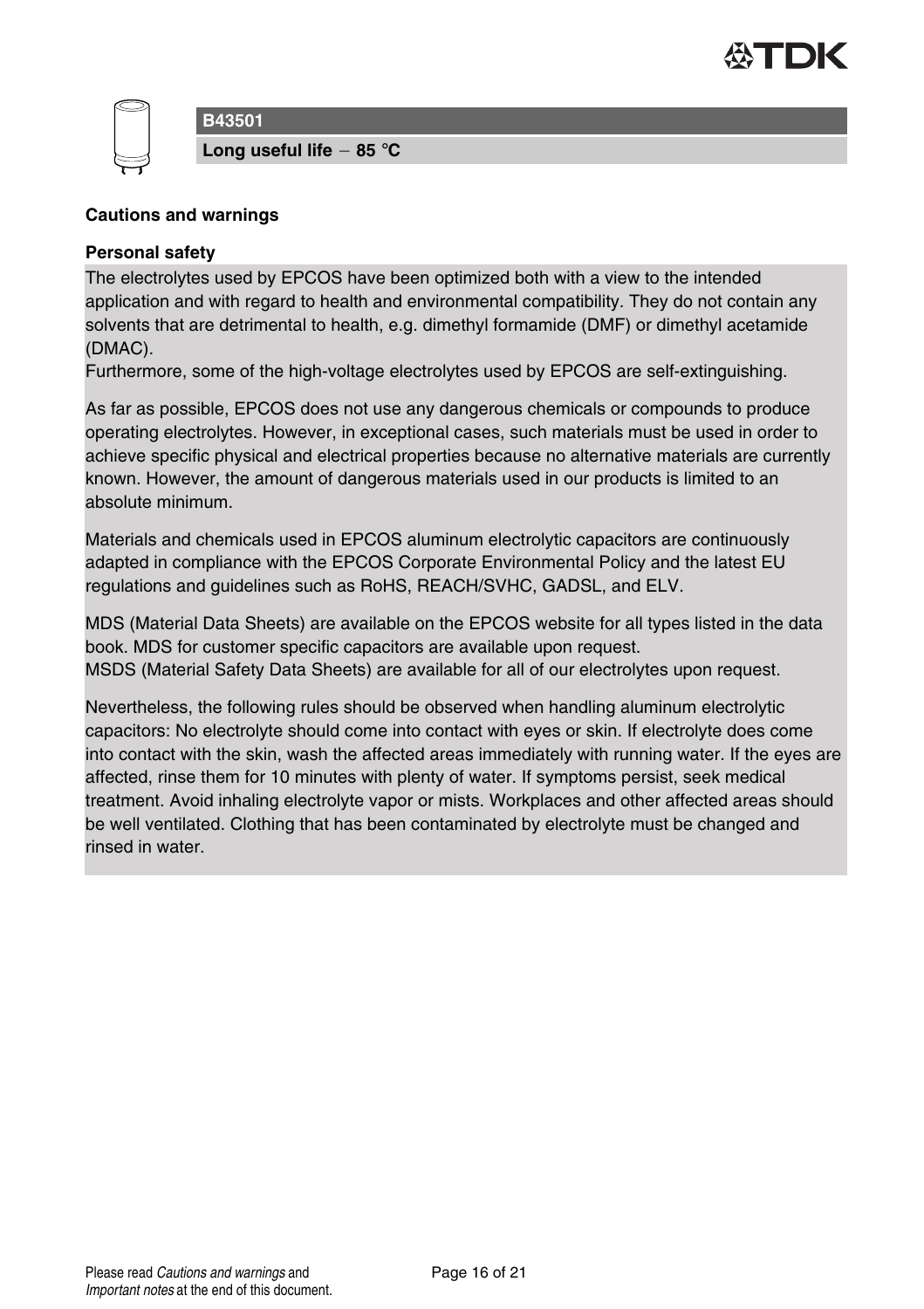

**B43501 Long useful life 85** °**C**

#### **Product safety**

The table below summarizes the safety instructions that must be observed without fail. A detailed description can be found in the relevant sections of chapter "General technical information".

| <b>Topic</b>                                          | Safety information                                                                                                                                                                                                                                                                                                                                                                                                   | Reference<br>chapter "General<br>technical information"                |
|-------------------------------------------------------|----------------------------------------------------------------------------------------------------------------------------------------------------------------------------------------------------------------------------------------------------------------------------------------------------------------------------------------------------------------------------------------------------------------------|------------------------------------------------------------------------|
| Polarity                                              | Make sure that polar capacitors are connected<br>with the right polarity.                                                                                                                                                                                                                                                                                                                                            | 1<br>"Basic construction of<br>aluminum electrolytic<br>capacitors"    |
| Reverse voltage                                       | Voltages polarity classes should be prevented by<br>connecting a diode.                                                                                                                                                                                                                                                                                                                                              | 3.1.6<br>"Reverse voltage"                                             |
| Mounting<br>position of screw-<br>terminal capacitors | Do not mount the capacitor with the terminals<br>(safety vent) upside down.                                                                                                                                                                                                                                                                                                                                          | 11.1.<br>"Mounting positions of<br>capacitors with screw<br>terminals" |
| Robustness of<br>terminals                            | The following maximum tightening torques must<br>not be exceeded when connecting screw<br>terminals:<br>M <sub>5</sub> : 2.5 Nm<br>M6: 4.0 Nm                                                                                                                                                                                                                                                                        | 11.3<br>"Mounting torques"                                             |
| Mounting of<br>single-ended<br>capacitors             | The internal structure of single-ended capacitors<br>might be damaged if excessive force is applied to<br>the lead wires.<br>Avoid any compressive, tensile or flexural stress.<br>Do not move the capacitor after soldering to PC<br>board.<br>Do not pick up the PC board by the soldered<br>capacitor.<br>Do not insert the capacitor on the PC board with a<br>hole space different to the lead space specified. | 11.4<br>"Mounting<br>considerations for<br>single-ended capacitors"    |
| Soldering                                             | Do not exceed the specified time or temperature<br>limits during soldering.                                                                                                                                                                                                                                                                                                                                          | 11.5<br>"Soldering"                                                    |
| Soldering,<br>cleaning agents                         | Do not allow halogenated hydrocarbons to come<br>into contact with aluminum electrolytic capacitors.                                                                                                                                                                                                                                                                                                                 | 11.6<br>"Cleaning agents"                                              |
| Upper category<br>temperature                         | Do not exceed the upper category temperature.                                                                                                                                                                                                                                                                                                                                                                        | 7.2<br>"Maximum permissible<br>operating temperature"                  |
| Passive<br>flammability                               | Avoid external energy, such as fire or electricity.                                                                                                                                                                                                                                                                                                                                                                  | 8.1<br>"Passive flammability"                                          |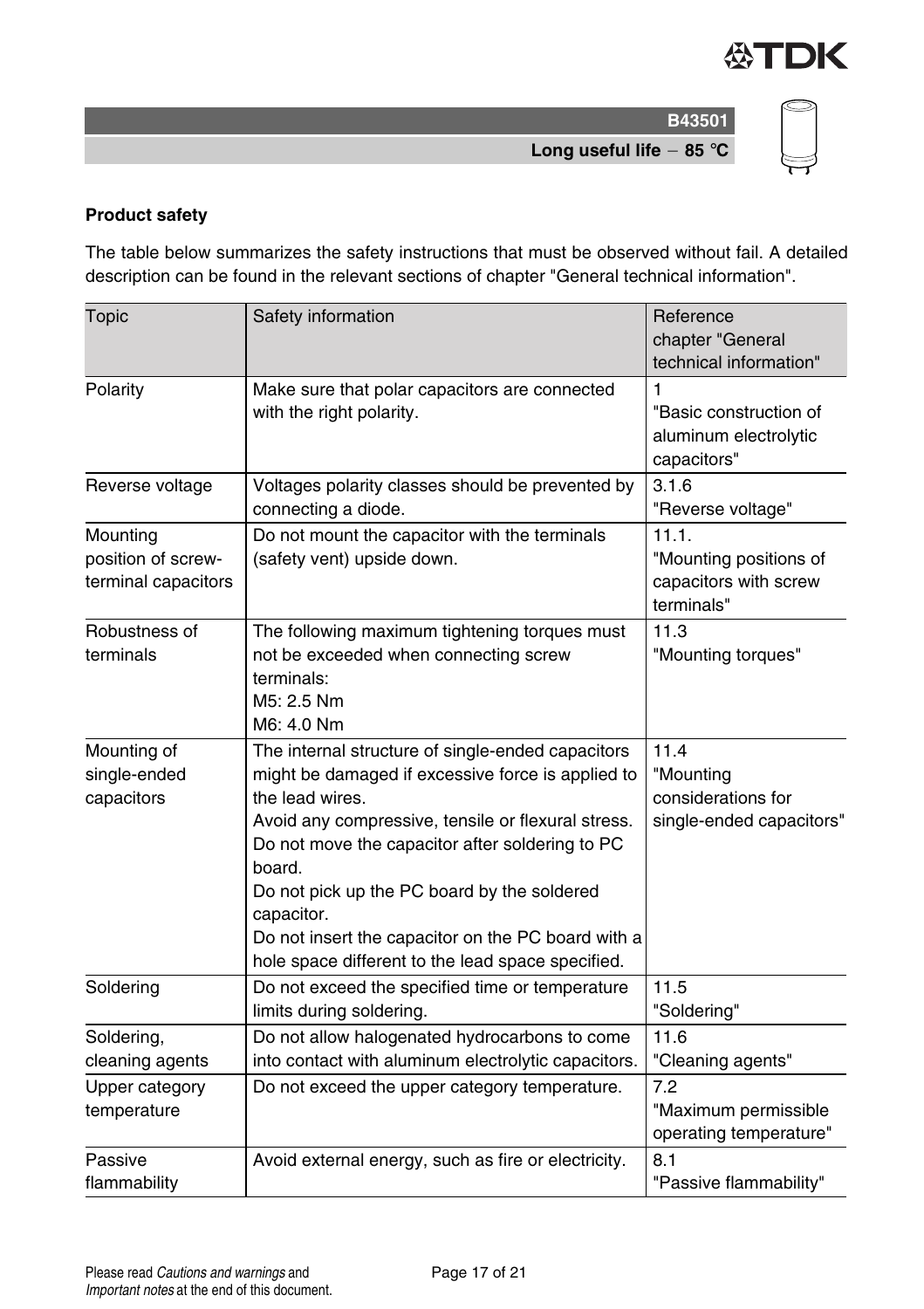



**Long useful life 85** °**C**

| Topic                                          | Safety information                                                                                                                                                                                                                                         | Reference<br>chapter "General<br>technical information"   |
|------------------------------------------------|------------------------------------------------------------------------------------------------------------------------------------------------------------------------------------------------------------------------------------------------------------|-----------------------------------------------------------|
| Active<br>flammability                         | Avoid overload of the capacitors.                                                                                                                                                                                                                          | 8.2<br>"Active flammability"                              |
| Maintenance                                    | Make periodic inspections of the capacitors.<br>Before the inspection, make sure that the power<br>supply is turned off and carefully discharge the<br>electricity of the capacitors.<br>Do not apply any mechanical stress to the<br>capacitor terminals. | 10<br>"Maintenance"                                       |
| Storage                                        | Do not store capacitors at high temperatures or<br>high humidity. Capacitors should be stored at<br>+5 to +35 °C and a relative humidity of $\leq$ 75%.                                                                                                    | 7.3<br>Storage conditions                                 |
|                                                |                                                                                                                                                                                                                                                            | Reference<br>chapter "Capacitors with<br>screw terminals" |
| Breakdown strength<br>of insulating<br>sleeves | Do not damage the insulating sleeve, especially<br>when ring clips are used for mounting.                                                                                                                                                                  | "Screw terminals -<br>accessories"                        |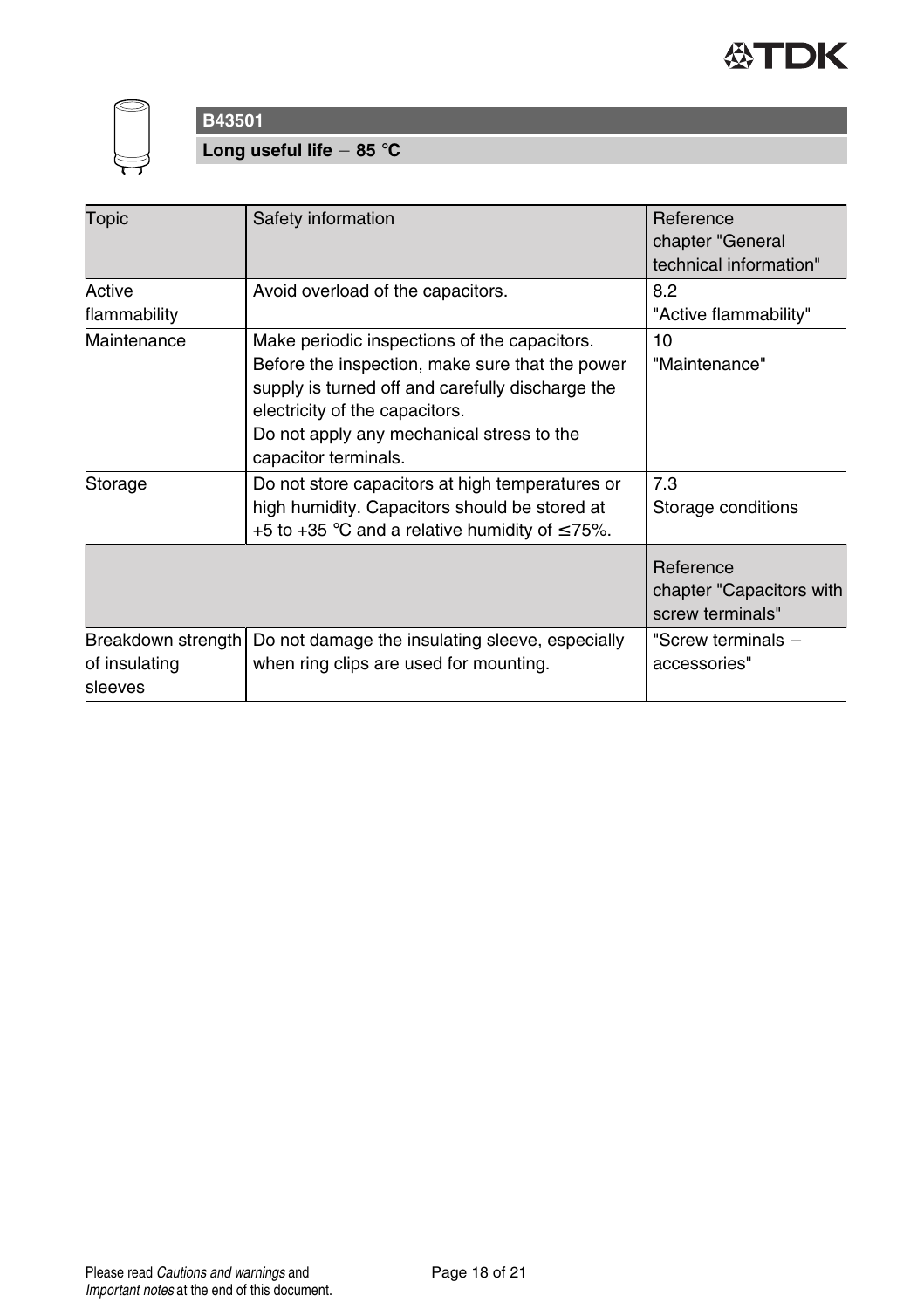

**B43501 Long useful life 85** °**C**



**Symbols and terms**

| Symbol               | English                                          | German                                  |
|----------------------|--------------------------------------------------|-----------------------------------------|
| C                    | Capacitance                                      | Kapazität                               |
| $C_{R}$              | Rated capacitance                                | Nennkapazität                           |
| $C_{\rm S}$          | Series capacitance                               | Serienkapazität                         |
| $C_{\rm S.T}$        | Series capacitance at temperature T              | Serienkapazität bei Temperatur T        |
| $C_{\text{f}}$       | Capacitance at frequency f                       | Kapazität bei Frequenz f                |
| d                    | Case diameter, nominal dimension                 | Gehäusedurchmesser, Nennmaß             |
| $d_{\text{max}}$     | Maximum case diameter                            | Maximaler Gehäusedurchmesser            |
| <b>ESL</b>           | Self-inductance                                  | Eigeninduktivität                       |
| <b>ESR</b>           | Equivalent series resistance                     | Ersatzserienwiderstand                  |
| $ESR_t$              | Equivalent series resistance at<br>frequency f   | Ersatzserienwiderstand bei Frequenz f   |
| ESR <sub>T</sub>     | Equivalent series resistance at<br>temperature T | Ersatzserienwiderstand bei Temperatur T |
| f                    | Frequency                                        | Frequenz                                |
|                      | Current                                          | Strom                                   |
| $I_{AC}$             | Alternating current (ripple current)             | Wechselstrom                            |
| $I_{AC,rms}$         | Root-mean-square value of alternating<br>current | Wechselstrom, Effektivwert              |
| $I_{AC,f}$           | Ripple current at frequency f                    | Wechselstrom bei Frequenz f             |
| $I_{AC,max}$         | Maximum permissible ripple current               | Maximal zulässiger Wechselstrom         |
| $I_{AC,R}$           | Rated ripple current                             | Nennwechselstrom                        |
| $I_{AC,R}$ (B)       | Rated ripple current for base cooling            | Nennwechselstromstrom für Bodenkühlung  |
| $I_{\text{leak}}$    | Leakage current                                  | Reststrom                               |
| $I_{\text{leak,op}}$ | Operating leakage current                        | Betriebsreststrom                       |
|                      | Case length, nominal dimension                   | Gehäuselänge, Nennmaß                   |
| $I_{\text{max}}$     | Maximum case length (without                     | Maximale Gehäuselänge (ohne Anschlüsse  |
|                      | terminals and mounting stud)                     | und Gewindebolzen)                      |
| R                    | Resistance                                       | Widerstand                              |
| $R_{ins}$            | Insulation resistance                            | Isolationswiderstand                    |
| $R_{symm}$           | Balancing resistance                             | Symmetrierwiderstand                    |
| т                    | Temperature                                      | Temperatur                              |
| $\Delta T$           | Temperature difference                           | Temperaturdifferenz                     |
| $T_A$                | Ambient temperature                              | Umgebungstemperatur                     |
| $T_c$                | Case temperature                                 | Gehäusetemperatur                       |
| Т <sub>в</sub>       | Capacitor base temperature                       | Temperatur des Becherbodens             |
| t                    | Time                                             | Zeit                                    |
| Δt                   | Period                                           | Zeitraum                                |
| $t_{b}$              | Service life (operating hours)                   | Brauchbarkeitsdauer (Betriebszeit)      |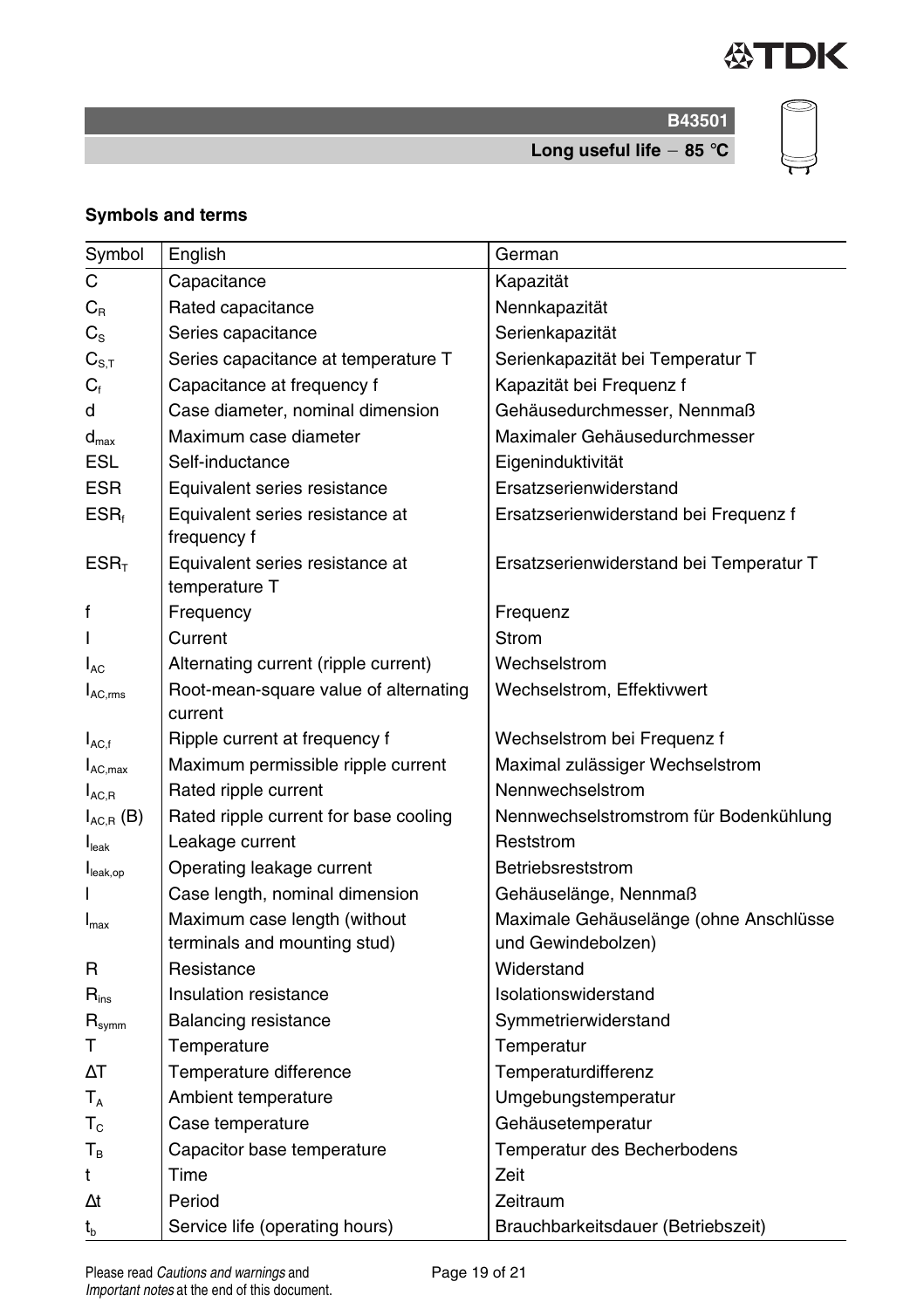



**Long useful life 85** °**C**

| Symbol            | English                                 | German                               |
|-------------------|-----------------------------------------|--------------------------------------|
| v                 | Voltage                                 | Spannung                             |
| V <sub>F</sub>    | Forming voltage                         | Formierspannung                      |
| $V_{op}$          | Operating voltage                       | Betriebsspannung                     |
| $V_{\rm R}$       | Rated voltage, DC voltage               | Nennspannung, Gleichspannung         |
| $V_{\rm S}$       | Surge voltage                           | Spitzenspannung                      |
| $X_{C}$           | Capacitive reactance                    | Kapazitiver Blindwiderstand          |
| $X_{L}$           | Inductive reactance                     | Induktiver Blindwiderstand           |
| Ζ                 | Impedance                               | Scheinwiderstand                     |
| $Z_{\tau}$        | Impedance at temperature T              | Scheinwiderstand bei Temperatur T    |
| $\tan \delta$     | Dissipation factor                      | Verlustfaktor                        |
| λ                 | Failure rate                            | Ausfallrate                          |
| $\varepsilon_0$   | Absolute permittivity                   | Elektrische Feldkonstante            |
| $\varepsilon_{r}$ | Relative permittivity                   | Dielektrizitätszahl                  |
| $\omega$          | Angular velocity; $2 \cdot \pi \cdot f$ | Kreisfrequenz; $2 \cdot \pi \cdot f$ |

## **Note**

All dimensions are given in mm.